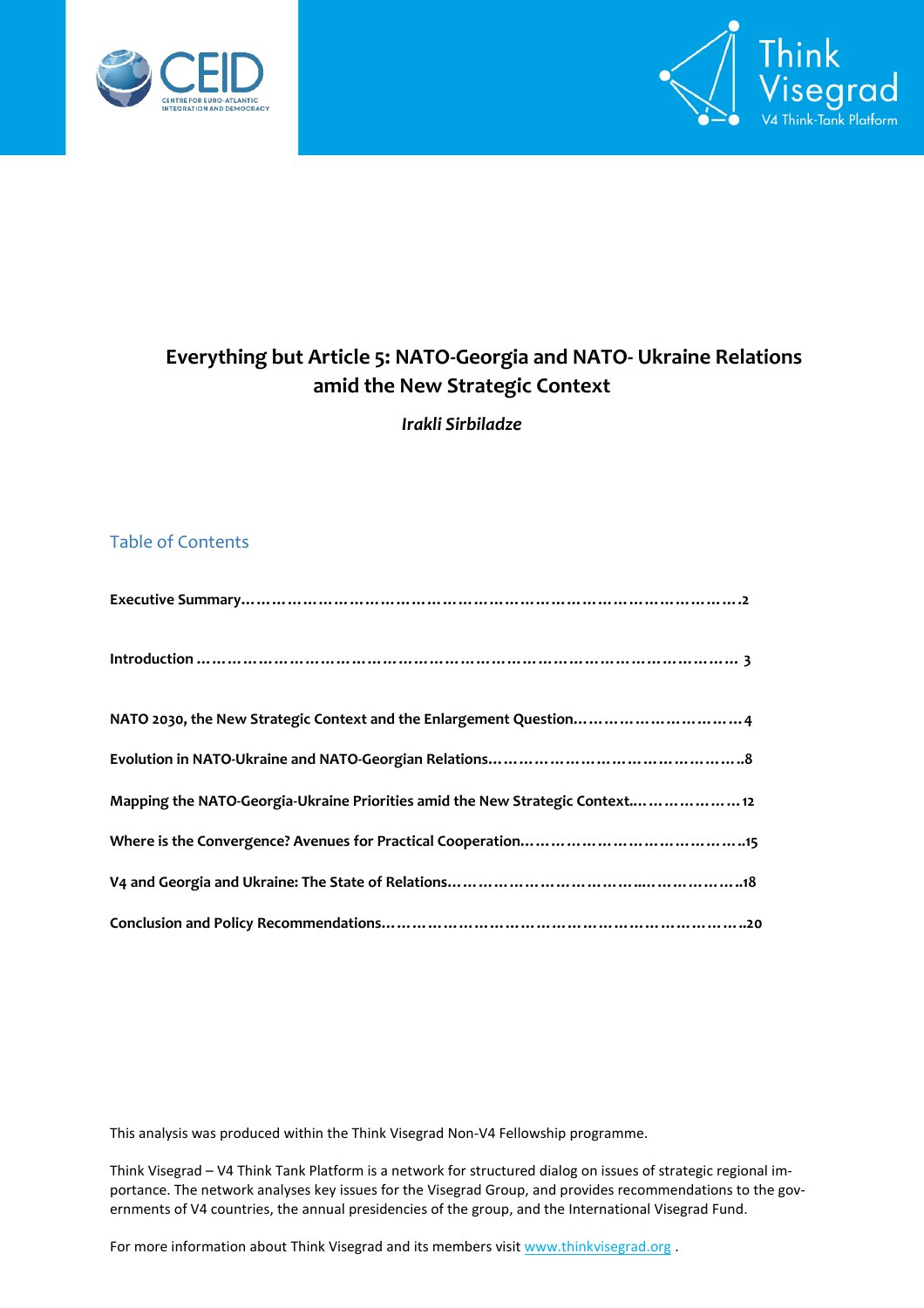

## **Executive Summary**

Amid the rising conventional and non-conventional threats, NATO initiated the reflection process to adopt the new Strategic Concept and better situate itself in the coming decade. Resurgent Russia, rising China, emerging threats of climate change, technology and health and stark political differences among allies necessitated the reinvigoration of the political cohesion of the Alliance. Russia's annexation of Crimea led to NATO's increased presence in the eastern and south-eastern parts of the Alliance and the further enhancement of the partnerships.

As part of forging its new role and purpose, NATO needs to address the question of Georgia and Ukraine's accession to the Alliance; the aspirant states that at the Bucharest Summit in 2008 were promised an eventual membership, causing Russia's ardent opposition. Russia's aggression against Georgia in 2008 and Ukraine in 2014 demonstrated the difficulty of delivering on the membership promise, leaving the alliance walking on a tightrope.

Trying to meet the membership aspirations of Georgia and Ukraine on the one hand and addressing Russia's opposition to the enlargement process on the other, the Alliance has pursued the policy of Everything-but -Article 5 vis-a-vis these countries: that is, extending strong political and practical support while refraining from offering either Membership Action Plan or the eventual membership in the foreseeable future. Although Georgia and Ukraine continue to seek immediate membership as they face aggressive Russia, Russia's opposition to NATO's eastward enlargement, allied disunity on the benefits of the enlargement and Georgia and Ukraine's territorial conflicts with Russia pose strategic limitations on the fulfilment of their declared foreign policy objectives.

Meanwhile, NATO, Georgia and Ukraine cooperate extensively within the frameworks of respective NATO-Georgia and NATO-Ukraine commissions, with Substantial NATO-Georgia Package and Comprehensive Assistance Package for Ukraine guiding practical cooperation in the security and defence sectors. Georgia and Ukraine have been significant contributors to the NATO-led operations, increasing their interoperability with NATO forces. Since Russia annexed Crimea, enhancing Black Sea security and forging resilience has become part of NATO-Georgia-Ukraine's common agenda. Cooperation between Visegrad states and Georgia and Ukraine remains limited, while the possibilities of further practical cooperation in support of Georgia and Ukraine's Euro-Atlantic aspirations are on standby.

Further development of NATO-Georgia-Ukraine relations depends on the strategic environment and the degree to which Russia maintains its opposition to the eastward enlargement. While NATO should continue its adherence to the Open Door Policy and commit to Georgia and Ukraine's sovereign aspirations to join the Alliance, Georgia and Ukraine should focus their efforts on the consolidation of democracy and forging resilient states and society to better deal with both strategic challenges and opportunities.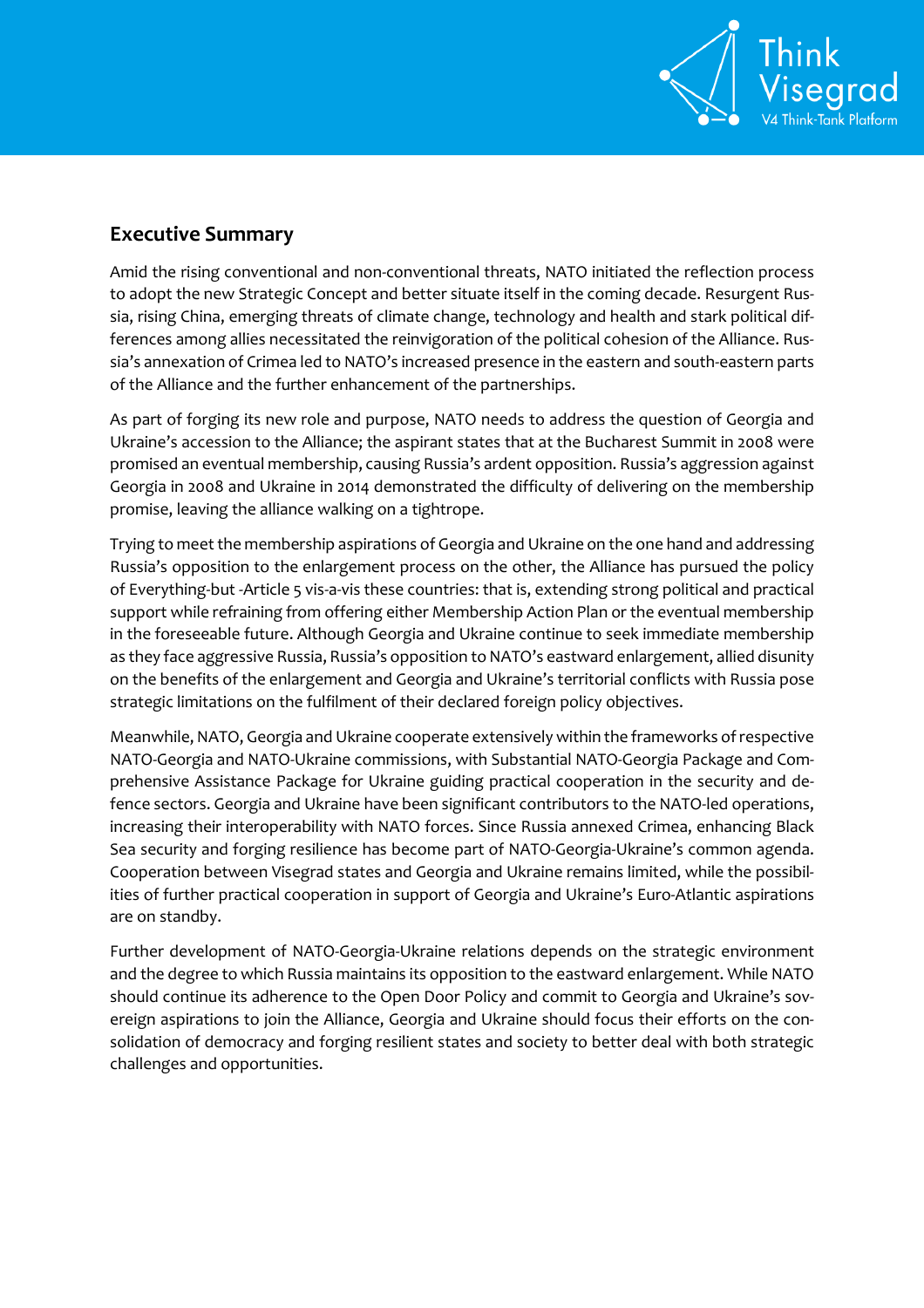

## **Introduction**

1

With the adoption of the NATO 2030 Agenda<sup>1</sup>and the subsequent decision during the 2021 Brussels Summit to update the current Strategic Concept<sup>2</sup>, NATO has started deliberations on how it is going to fare in the coming decade amid the renewed strategic and non-strategic challenges.

Developments in the last decade necessitated the major re-evaluation of NATO's role and purpose in the world, including stressing the Alliance's internal political cohesion, updating strategies to engage with outside challengers and placing the organization's role in the world where evident non-conventional challenges of climate, technology and healthcare add to the conventional challenges of conflict and instability brought by the actions of both state and non-state actors.

Looking at its role and the future, NATO has to also deal with the question of enlargement; the process that some see as a source for stability, while others see as giving way to further escalation and instability. Debates on NATO's enlargement have been ongoing since the end of the Cold War. The most contested aspirant states are Georgia and Ukraine who have often been described as the 'states in-between'; that is, states that are in a liminal positionstruggling to fully distance with the Soviet past but failing to fully make it to the Western world.

NATO 2030 Agenda voices clear support for the organization's Open Door Policy.<sup>3</sup> Georgia, Ukraine and Bosnia-Herzegovina are currently recognized as aspirant states, enjoying the Alliance's political, practical and discursive support. In 2008, at the Bucharest Summit, Georgia and Ukraine have been promised that they will become members of the Alliance.<sup>4</sup> Although NATO has since reiterated that the promise holds, Georgia and Ukraine still need to get the Membership Action Plan before they are invited as members. Both of these steps require political consensus that NATO Allies are currently lacking.

<sup>1</sup> NATO. 2021. "NATO 2030: Making a strong Alliance even stronger." Last accessed December 12, 2021. <https://www.nato.int/nato2030/>

<sup>&</sup>lt;sup>2</sup> NATO. 2O10. "Strategic Concept. " Last Accessed December 12, 2021.

[https://www.nato.int/nato\\_static\\_fl2014/assets/pdf/pdf\\_publications/20120214\\_strategic-concept-2010](https://www.nato.int/nato_static_fl2014/assets/pdf/pdf_publications/20120214_strategic-concept-2010-eng.pdf) [eng.pdf](https://www.nato.int/nato_static_fl2014/assets/pdf/pdf_publications/20120214_strategic-concept-2010-eng.pdf)

<sup>3</sup> NATO. 1949. "The North Atlantic Treaty." Accessed December 12, 2021.

[https://www.nato.int/cps/en/natohq/official\\_texts\\_17120.htm](https://www.nato.int/cps/en/natohq/official_texts_17120.htm)

<sup>4</sup> NATO. 2008. "Bucharest Summit Declaration." Last accessed December 12, 2021.

[https://www.nato.int/cps/en/natolive/official\\_texts\\_8443.htm](https://www.nato.int/cps/en/natolive/official_texts_8443.htm)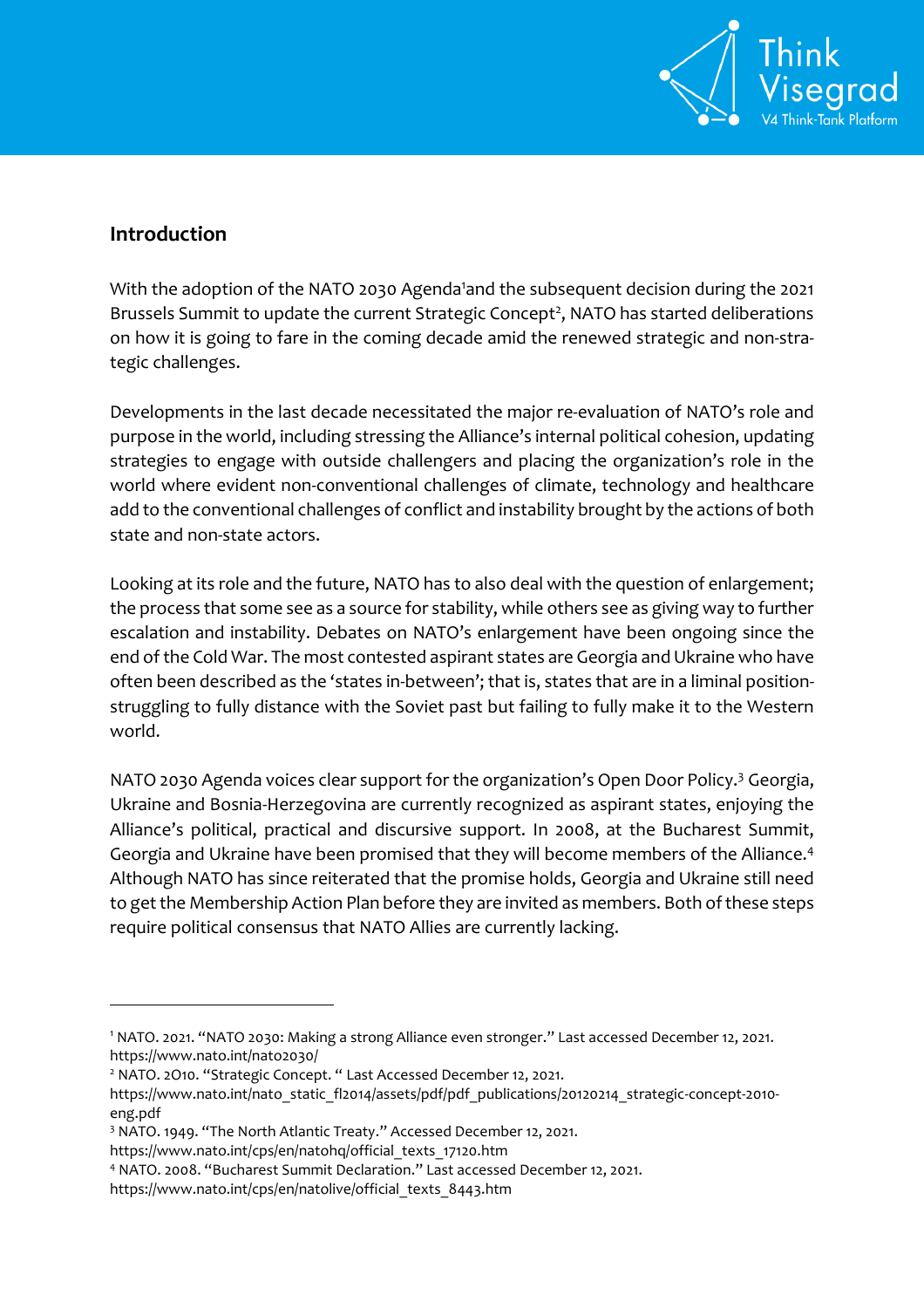

The lack of consensus on admitting Georgia and Ukraine leaves the question of how NATO should engage with these states to maintain organizational credibility; defend the notion that states are free to choose their security arrangements against Russian proposals to base European security architecture on the sphere of influence approach while being aware of the structural and domestic factors that put Georgia and Ukraine on an irreversible NATO membership aspiration path.

This paper aims at understanding NATO's policy vis-a-vis Georgia and Ukraine amid the new strategic context and the concomitant debates about NATO's role in the coming decade. It also looks at the evolution in relations and Georgia and Ukraine's immediate priorities vis-a-vis NATO. The paper then tries to map the areas where both NATO and eastern partners' priorities coincide, giving way to the possible practical ways forward in their relations. The paper also aims at understanding the role that Visegrad 4 (V4) states play in advancing Georgia and Ukraine's NATO integration efforts. To do so, the paper consults with the primary and secondary sources and draws further insights from several interviews held with the policymakers and the subject experts.

The remainder of the paper is structured as follows. The paper first overviews NATO 2030 vision and defines the new strategic context. It then reviews the current state of NATO-Georgia-Ukraine relations. The discussion of NATO, Ukraine and Georgia's immediate priorities in their relations with each other follows. The paper then maps out the common areas of practical cooperation. The next section discusses the role V4 states have been playing, and can continue to play, in bringing Ukraine and Georgia closer to NATO. The paper ends with some conclusions and policy recommendations.

## **NATO 2030, the New Strategic Context and the Enlargement Question**

On November 25, 2020, as part of the NATO 2030 agenda, the Reflection Group, appointed by NATO Secretary-General, published its final report providing analysis of the security environment from 2010 to 2030 and issuing relevant recommendations to better situate NATO in the new security landscape that emerged over the past decade. The report stressed the need for the Alliance to maintain a political cohesion "to consolidate the transatlantic Alliance for an era of strategic simultaneity, in which numerous interconnected threats face the Alliance at the same time".<sup>5</sup> It has also described the nature of 'strategic simultaneity'- that is, traditional challenges coming from state actors (first and foremost

 $\overline{a}$ 

<sup>5</sup> NATO. 2020. "NATO 2030: United for a New Era. Analysis and Recommendations of the Reflection Group Appointed by the NATO Secretary General." p.10. [https://www.nato.int/nato\\_static\\_fl2014/as](https://www.nato.int/nato_static_fl2014/assets/pdf/2020/12/pdf/201201-Reflection-Group-Final-Report-Uni.pdf)[sets/pdf/2020/12/pdf/201201-Reflection-Group-Final-Report-Uni.pdf](https://www.nato.int/nato_static_fl2014/assets/pdf/2020/12/pdf/201201-Reflection-Group-Final-Report-Uni.pdf)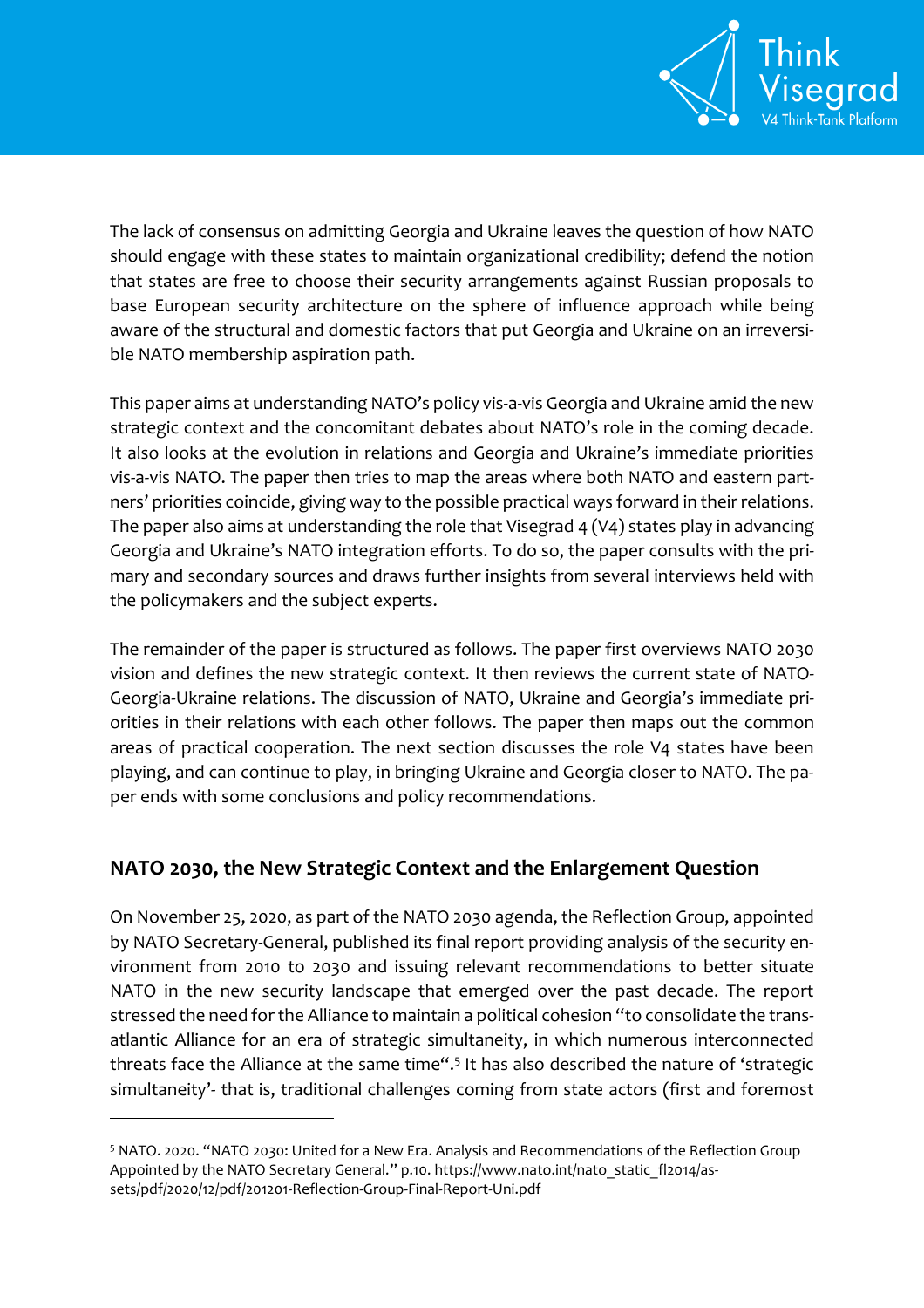

Russia; then China as a systemic rival) and non-traditional security threats caused, among others, by terrorism, hybrid warfare, emerging and disruptive technologies, climate change, pandemics and the natural disasters. The report comes up with general and practical recommendations as to how the Alliance could find its 'political purpose' to better respond to the old and new security threats.  $^6$  Its insights are likely to inform the content and the focus of the Alliance's next Strategic Concept.

This paper acknowledges the importance of non-conventional threats that NATO and its member states face; however, it takes the state-centric view and defines the new strategic context as an emerging geopolitical competition between NATO and its allies on the one hand and Russia and China on the other. This is largely due to the fact that the issue at hand- Georgia and Ukraine's relations with NATO- by definition places a premium on the interstate aspect of international politics while not excluding the significant role that nonconventional threats play as the geopolitical interactions develop. That said, threats coming from Russia and China (to a lesser extent for this paper), discussed below, are key variables of the new strategic context affecting NATO's strategic thinking in general and visà-vis Georgia and Ukraine in particular.

#### *Russia 'that will respond'<sup>7</sup>*

The strategic context has indeed changed over the past decade. The Strategic Concept adopted by the Alliance in 2010 sought, in the spirit of the then-dominant mode of resetting relations with Russia, 'a true strategic partnership between NATO and Russia', ignoring the first signs of Russia's revisionism- the Russian-Georgian war in 2008 and its consequences for the European security. With Vladimir Putin coming back to formal power, the growing Russian-Western differences over the Arab Spring and, most importantly, Russia's annexation of Crimea in 2014, ignoring Russia's revisionist posture has become impracticable.

NATO's response to the annexation of Crimea included the reinforcement of its presence in the Baltic states and Poland as well as the acknowledgement of the importance of the Black Sea region for the security of NATO members. Russia posed further 'hybrid' challenges to the Allies causing disruptions in their democracies, using chemical weapons to execute political persecutions at home and abroad and increasing its strategic foothold in the Middle East and the South Caucasus.

 $\overline{a}$ 

<sup>6</sup> ibid

<sup>7</sup> Burns, William. 2019. "How the U.S.-Russia relationship went bad: An American diplomat tells the inside story of Yeltsin, Putin, and opportunities lost." *The Atlantic*, April, 2019[. https://www.theatlantic.com/maga](https://www.theatlantic.com/magazine/archive/2019/04/william-j-burns-putin-russia/583255/)[zine/archive/2019/04/william-j-burns-putin-russia/583255/](https://www.theatlantic.com/magazine/archive/2019/04/william-j-burns-putin-russia/583255/)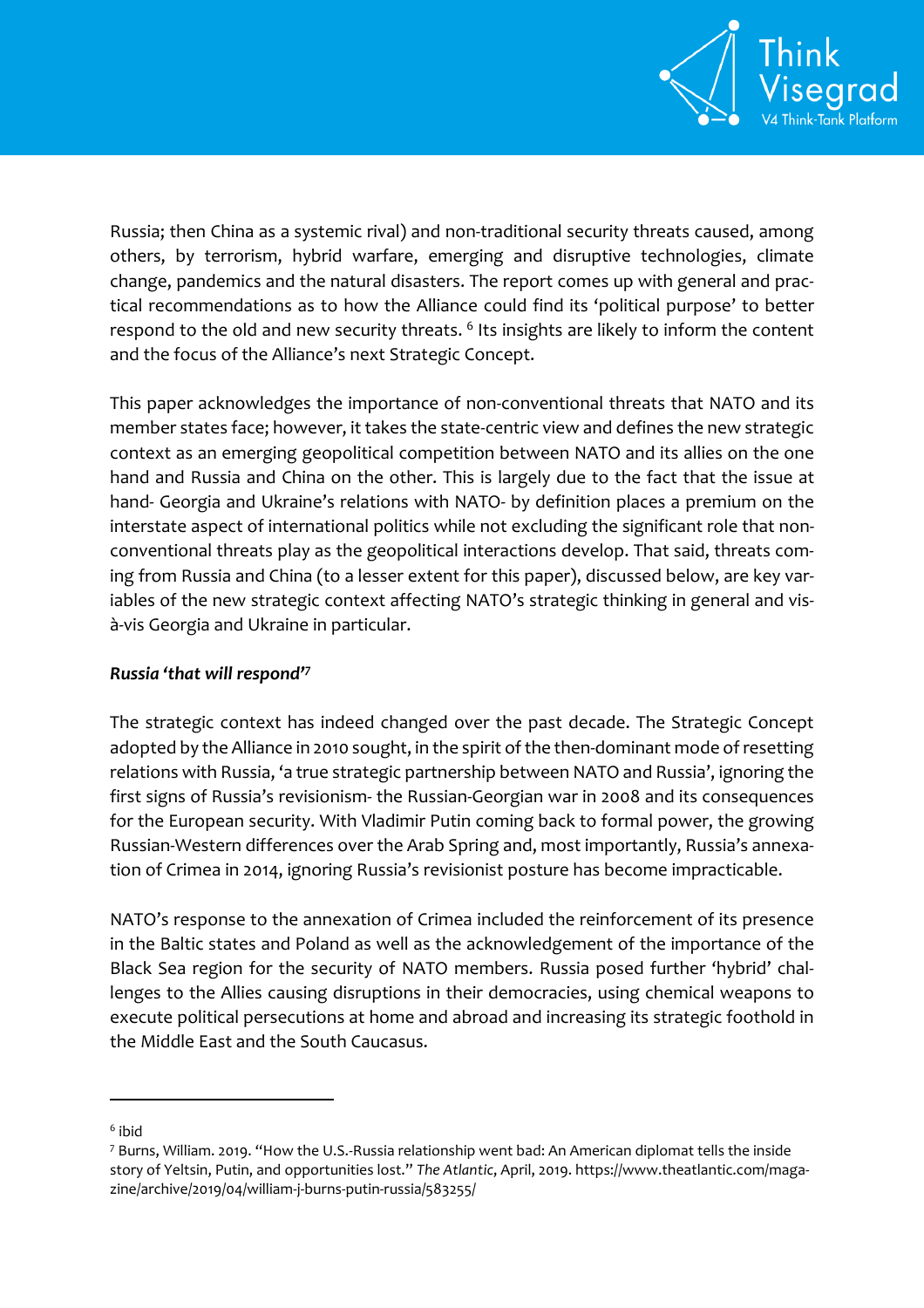

NATO's current approach towards Russia, likely to be reflected in the new Strategic Concept to be adopted at the Madrid Summit in 2022, builds on the 'dual-track' engagement with Russia as suggested by the Reflection Group. That in effect means the following: contain Russia where it needs to be contained, engage with Russia where it needs to be engaged. This is best conveyed by M.E. Sarotte's 'light is particle, light is wave' analogy acknowledging 'the two compelling truths' that should guide the US engagement with Russia: "Washington's highest priority should be the peoples formerly dominated by Moscow; Washington's highest priority should be Moscow."<sup>8</sup>

In practice, and particularly concerning Georgia and Ukraine whose membership aspirations are the most contested by Russia, this means NATO sitting on the fences: It has to on the one hand deliver on its promise made during the Bucharest Summit- and by doing so defend its Open Door Policy and the right of states to choose their security arrangementsand on the other hand engage with Russia to avoid instability and further deterioration in the Western-Russian relations. Russia's recent deployment of its forces near the Ukrainian border and the demands of 'legal guarantees' that NATO will not expand eastwards point to the salience of Ukraine and Georgia's place in NATO's discussions of its vision for 2030 and beyond.

#### *China that no longer rises peacefully*

 $\overline{a}$ 

NATO's 2010 Strategic Concept did not mention China at all and there was a good reason for it. At that time, China was increasingly seen as accepting of the rules-based international order led by the Western states. China joined the World Trade Organization in 2001 and became the second world economy in 2010, while also increasing its military and scientific-technological power.<sup>9</sup> Until the mid-2010s the US remained confident that it could stay ahead of China both economically and militarily, seeing economic interdependence as an instrument to liberalize China politically and economically and by doing so reducing China's incentives to challenge the US's global primacy.<sup>10</sup> However, things changed with the rise of Xi Jinping, who increased the role of the Party-State in the economy to the detriment of market reforms and asserted China's more expansive role in global affairs.<sup>11</sup> China's rising military, technological, political and economic power- demonstrated by territorial disputes

<sup>8</sup> Sarotte, M.E. 2021. *Not One Inch: America, Russia, and the Making of Post-Cold War Stalemate.* Yale University Press. p.4

<sup>9</sup> Foot, Rosemary. 2019. "China's rise and US hegemony: Renegotiating hegemonic order in East Asia?." *International Politics*, p.4-5

<sup>&</sup>lt;sup>10</sup> Foot, Rosemary and King, Amy. 2019. "Assessing the deterioration in China-U.S. relations: U.S. governmental perspectives on the economic‑security Nexus." *China International Strategy Review*, p.5

<sup>11</sup> Foot, Rosemary and King, Amy. 2019. "Assessing the deterioration in China–U.S. relations: U.S. governmental perspectives on the economic‑security Nexus." *China International Strategy Review*, p.5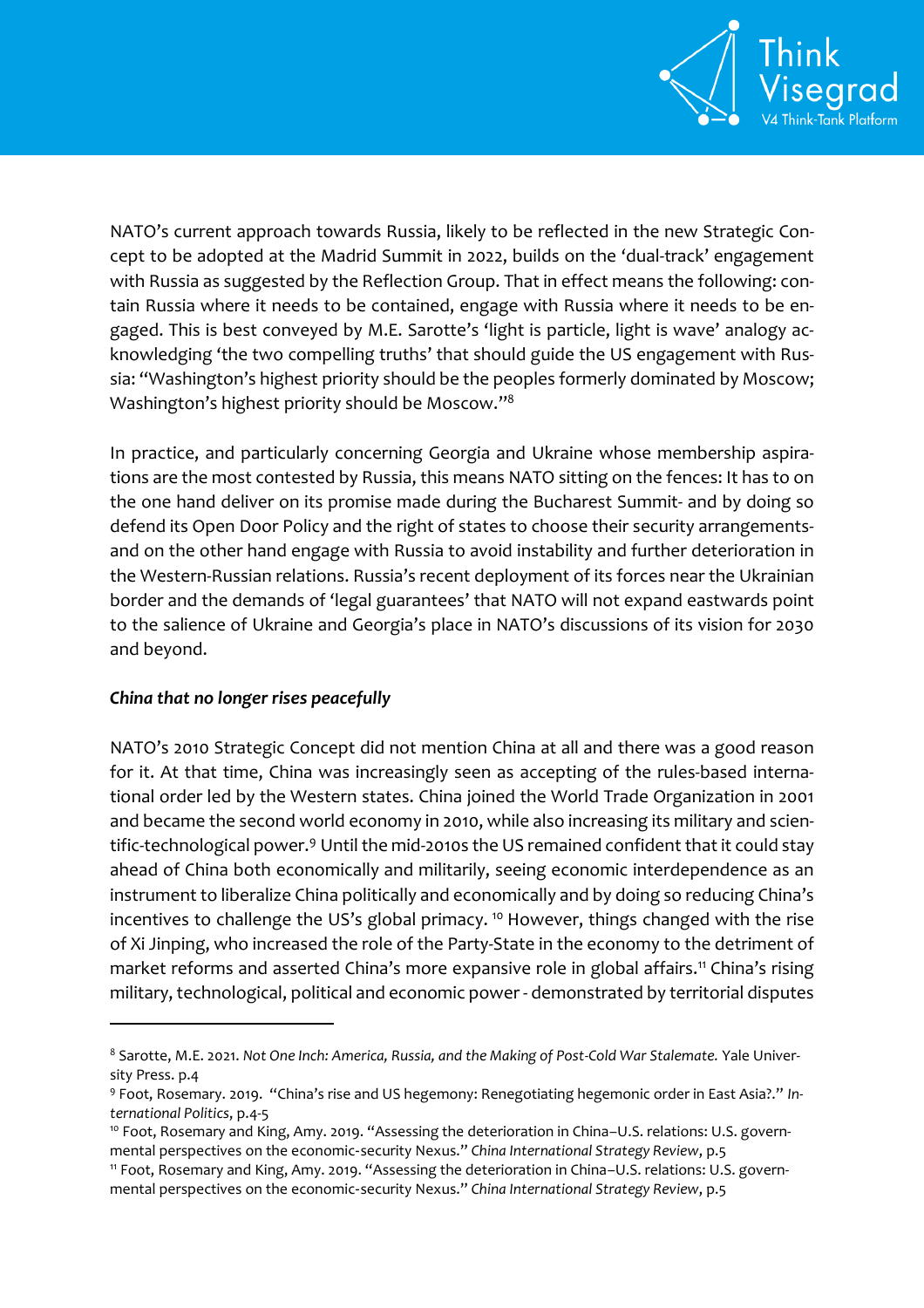

in the South and East China seas, the Belt and Road Initiative, the establishment of parallel international financial institutions, the use of coercive diplomacy to advance its political interests and growing violation of human rights at home - have led to the realization that China represents a sole systemic challenge to the liberal international order.

While NATO as an organization usually distanced itself from China, this changed in 2019. At the NATO London Summit, NATO took first official notice of China stating that " […] China's growing influence and international policies present both opportunities and challenges that we need to address together as an Alliance." <sup>12</sup> Vis-à-vis China, the Reflection Group recommended that "NATO should enhance its ability to coordinate strategy and safeguard Allies' security vis-à-vis China", while at the same time "keep open the prospect of political dialogue with China on shared interests and differences, for example in arms control".<sup>13</sup>

This dual-track approach was reflected in the 2021 Brussels Summit Communique. NATO stressed value differences, expanding nuclear arsenal, non-transparency in military modernization, military cooperation with Russia including joint exercises in the Euro-Atlantic area, non-transparency and use of disinformation and China's actions in space, cyber and military domains as manifestations of "systemic challenges to the rules-based international order and areas relevant to Alliance security".<sup>14</sup> NATO also committed to engaging with China in mutual areas of concern, including climate change <sup>15</sup>

NATO's focus on China is indicative of not only the rising conventional threats and the prospects of tense great power competition but also an acknowledgement of the new areas of threats - such as cyber, technology, environment and global health- that will define NATO's engagement with China and the rest of the world in the coming decade.

## *Enlargement Question: NATO's Open Door Policy amid the new strategic context*

NATO's enlargement policy has been subject to academic and policy debates. From the 1990s onwards, the opponents continue to argue that the enlargement would be "a policy

- <sup>13</sup> NATO. 2020. "NATO 2030: United for a New Era. Analysis and Recommendations of the Reflection Group Appointed by the NATO Secretary General." p.28. [https://www.nato.int/nato\\_static\\_fl2014/as-](https://www.nato.int/nato_static_fl2014/assets/pdf/2020/12/pdf/201201-Reflection-Group-Final-Report-Uni.pdf)
- [sets/pdf/2020/12/pdf/201201-Reflection-Group-Final-Report-Uni.pdf](https://www.nato.int/nato_static_fl2014/assets/pdf/2020/12/pdf/201201-Reflection-Group-Final-Report-Uni.pdf)
- <sup>14</sup> NATO. 2021. "Brussels Summit Communique." Last Accessed December 10, 2021.

 $\overline{a}$ 

<sup>&</sup>lt;sup>12</sup> NATO. 2019. "London Declaration". Last Accessed December 10, 2021.

[https://www.nato.int/cps/en/natohq/official\\_texts\\_171584.htm](https://www.nato.int/cps/en/natohq/official_texts_171584.htm)

[https://www.nato.int/cps/en/natohq/news\\_185000.htm](https://www.nato.int/cps/en/natohq/news_185000.htm)

<sup>15</sup> Ibid, paragraph 56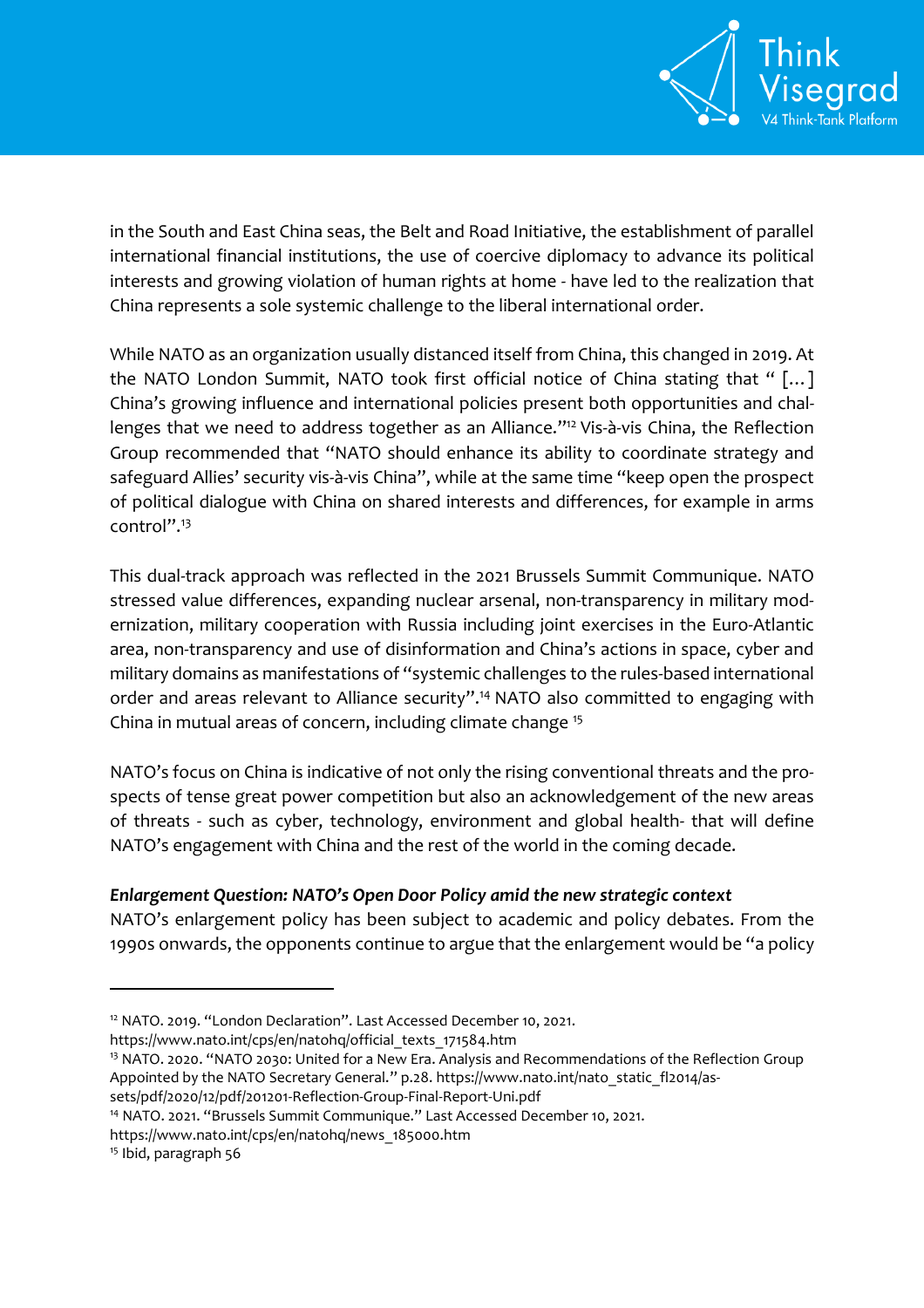

error of historic proportions" causing Russia to question the post-cold war settlement<sup>16</sup>, and link Russia's war against Georgia and the annexation of Crimea to NATO's eastern enlargement agenda.<sup>17</sup> Proponents have argued that NATO's enlargement bolstered democracy and reforms, extended the security community to central and eastern European states and, importantly, that the sovereign choices of NATO aspirant countries matter.<sup>18</sup>

Over the past decades, NATO continued to enlarge to the Western Balkans with four members- Albania, Croatia, Montenegro and North Macedonia- added to the Alliance during 2009-2020. These waves of enlargement have caused Russia's resistance, particularly to Montenegro<sup>19</sup>; however, unlike Georgia and Ukraine, this has not constituted the so-called red line for Russia. Of current NATO aspirant states, Russia voices most ardent opposition to Georgia and Ukraine's potential membership, which it continues to see a threat to its claim to regional hegemony in the post-Soviet space.

Despite Russia's opposition, NATO continues to adhere to Article 10 of the Washington Treaty which stipulates that "the Parties may, by unanimous agreement, invite any other European State in a position to further the principles of this Treaty and to contribute to the security of the North Atlantic area to accede to this Treaty".<sup>20</sup> Not only has NATO expressed that the Open Door Policy stands, but also repeatedly reiterated its Bucharest Summit decision to one day admit Georgia and Ukraine to the Alliance. As a corollary to enlargement debates, NATO stresses the right of the states to choose their foreign policy alignments. NATO's latest summit in Brussels stated that Allies support Georgia and

<sup>17</sup> Mearsheimer, J. John. 2014. "Why the Ukraine Crisis Is the West's Fault: The Liberal Delusions That Provoked Putin", *Foreign Affairs*, September/October 2014. Last accessed December 11, 2021[.https://www.for](https://www.foreignaffairs.com/articles/russia-fsu/2014-08-18/why-ukraine-crisis-west-s-fault)[eignaffairs.com/articles/russia-fsu/2014-08-18/why-ukraine-crisis-west-s-fault](https://www.foreignaffairs.com/articles/russia-fsu/2014-08-18/why-ukraine-crisis-west-s-fault)

<sup>18</sup> Council on Foreign Relations. 1995. "Should NATO Expand". Last accessed December 11, 2021. <https://www.cfr.org/report/should-nato-expand>; Rasmussen, F. Anders. 2022. "On Russia, NATO cannot fold." *Politico*, January, 2022. [https://www.politico.eu/article/russia-nato-vladimir-putin-](https://www.politico.eu/article/russia-nato-vladimir-putin-ukraine/?utm_source=POLITICO.EU&utm_campaign=59951b3eb9-EMAIL_CAMPAIGN_2022_01_03_06_00&utm_medium=email&utm_term=0_10959edeb5-59951b3eb9-190034153&fbclid=IwAR2rcQOjCybZGcVhD8iLCp-ffvkwPiq79vRPIB3OoHQC0D51l2DdCQdk2rc)

[ukraine/?utm\\_source=POLITICO.EU&utm\\_campaign=59951b3eb9-EMAIL\\_CAM-](https://www.politico.eu/article/russia-nato-vladimir-putin-ukraine/?utm_source=POLITICO.EU&utm_campaign=59951b3eb9-EMAIL_CAMPAIGN_2022_01_03_06_00&utm_medium=email&utm_term=0_10959edeb5-59951b3eb9-190034153&fbclid=IwAR2rcQOjCybZGcVhD8iLCp-ffvkwPiq79vRPIB3OoHQC0D51l2DdCQdk2rc)

[PAIGN\\_2022\\_01\\_03\\_06\\_00&utm\\_medium=email&utm\\_term=0\\_10959edeb5-59951b3eb9-](https://www.politico.eu/article/russia-nato-vladimir-putin-ukraine/?utm_source=POLITICO.EU&utm_campaign=59951b3eb9-EMAIL_CAMPAIGN_2022_01_03_06_00&utm_medium=email&utm_term=0_10959edeb5-59951b3eb9-190034153&fbclid=IwAR2rcQOjCybZGcVhD8iLCp-ffvkwPiq79vRPIB3OoHQC0D51l2DdCQdk2rc)

[190034153&fbclid=IwAR2rcQOjCybZGcVhD8iLCp-ffvkwPiq79vRPIB3OoHQC0D51l2DdCQdk2rc](https://www.politico.eu/article/russia-nato-vladimir-putin-ukraine/?utm_source=POLITICO.EU&utm_campaign=59951b3eb9-EMAIL_CAMPAIGN_2022_01_03_06_00&utm_medium=email&utm_term=0_10959edeb5-59951b3eb9-190034153&fbclid=IwAR2rcQOjCybZGcVhD8iLCp-ffvkwPiq79vRPIB3OoHQC0D51l2DdCQdk2rc)

[https://www.nato.int/cps/en/natohq/official\\_texts\\_17120.htm](https://www.nato.int/cps/en/natohq/official_texts_17120.htm)

<sup>&</sup>lt;sup>16</sup> Arms Control Association. n.d. "Opposition to NATO Expansion". Last accessed December 11, 2021. <https://www.armscontrol.org/act/1997-06/arms-control-today/opposition-nato-expansion>

<sup>19</sup> Stradner, Ivana. 2020. "Montenegro Is the Latest Domino to Fall Toward Russia. Last accessed December 11, 2021[. https://foreignpolicy.com/2020/09/17/montenegro-latest-domino-fall-russia-pro-west-europe-nato/](https://foreignpolicy.com/2020/09/17/montenegro-latest-domino-fall-russia-pro-west-europe-nato/) <sup>20</sup> NATO. 2021. "The North Atlantic Treaty." Last accessed December 11, 2021.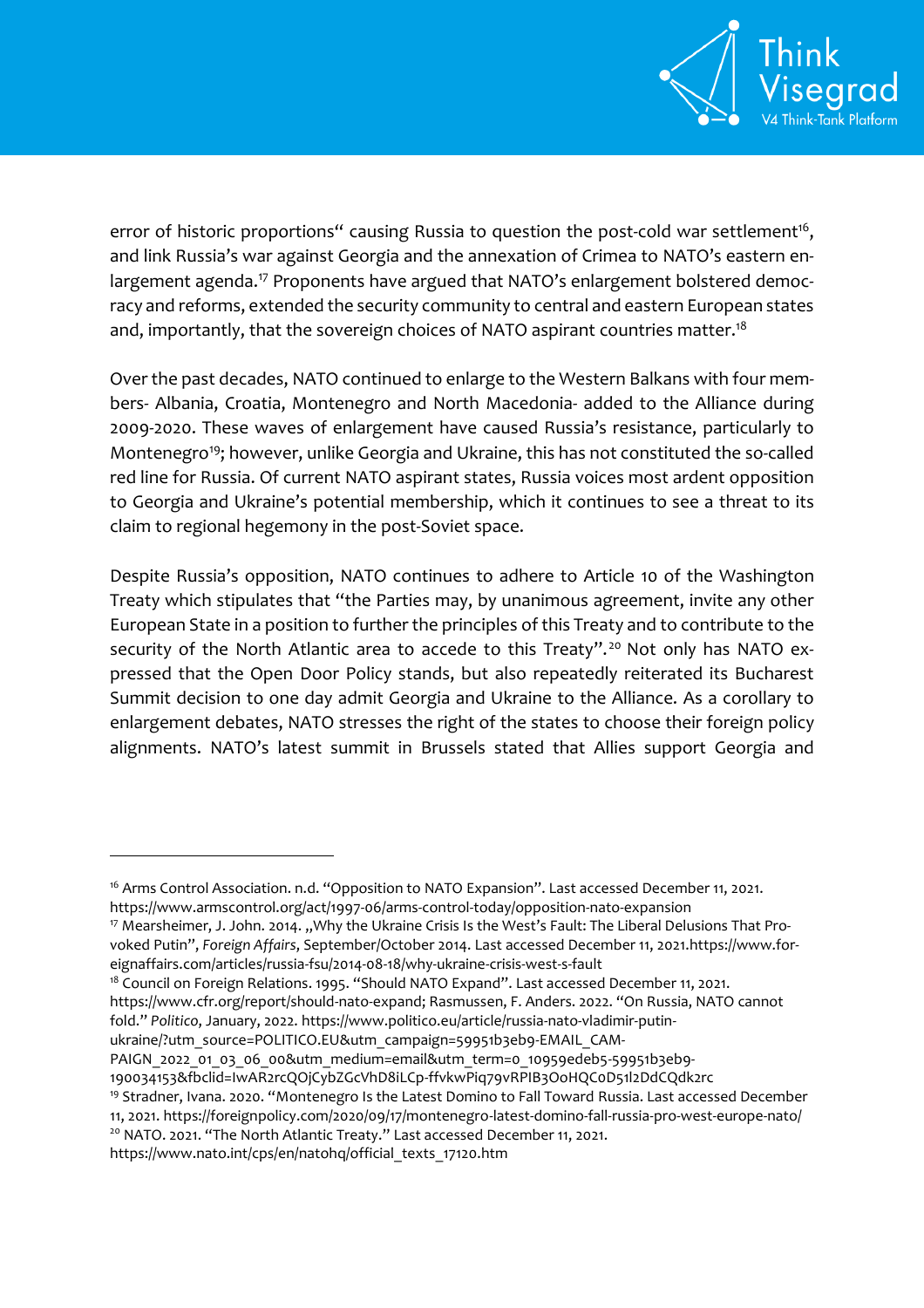

Ukraine's "right to decide its future and foreign policy course free from outside interference." 21

NATO's new Strategic Concept will most likely retain support for the Open Door Policy and the principle that states have the right to pursue independent foreign policy. The Strategic Concept, however, is being deliberated amid Russia's aggressive attempts to secure legal guarantees from NATO allies and the US; if achieved, this will effectively stop NATO's enlargement too, and the military cooperation with, the former Soviet republics.<sup>22</sup> In its December 16 statement, the North Atlantic Council noted that it is 'aware of Russia's recent European security proposals', but conditioned dialogue on reciprocity, on the fundamental documents that govern European security and on the inclusion of NATO's European partners into the consultation process.<sup>23</sup>

Russia's forceful demands to secure legal guarantees brought Georgia and Ukraine's membership question to the fore. Some Russian analysts, as well as politicians, suggested that NATO could issue a political declaration during the upcoming Madrid summit stating that NATO will not enlarge to the east and by doing so annulling the Bucharest Summit promise or enshrining the same point in the new Strategic Concept.<sup>24</sup> Thus far, it seems rather unlikely that NATO will make a formal pledge that will refute its previous decisions and undermine the sovereign rights of states to choose their foreign policy alignments. It remains to be seen, however, how the ongoing negotiations with Russia are likely to affect NATO's relations with Georgia and Ukraine.

# **Evolution in NATO-Ukraine and NATO-Georgian Relations**

NATO's relations with Georgia and Ukraine began in the early 1990s as they regained their independence following the collapse of the Soviet Union. Both states pursued the NATO integration path, reflecting their foreign policy choices. In Georgia's case, there was much consistency in terms of its desire to achieve NATO membership, with all administrations of

<sup>21</sup> NATO. 2021. "Brussels Summit Communique." Last accessed December 11, 2021.

[https://www.nato.int/cps/en/natohq/news\\_185000.htm](https://www.nato.int/cps/en/natohq/news_185000.htm)

 $\overline{a}$ 

<sup>22</sup> See Russia's proposals here: [https://mid.ru/ru/foreign\\_policy/rso/nato/1790818/?lang=en](https://mid.ru/ru/foreign_policy/rso/nato/1790818/?lang=en) and here: [https://mid.ru/ru/foreign\\_policy/rso/nato/1790803/?lang=en&clear\\_cache=Y](https://mid.ru/ru/foreign_policy/rso/nato/1790803/?lang=en&clear_cache=Y)

<sup>&</sup>lt;sup>23</sup> NATO. 2021. "Statement by the North Atlantic Council on the situation in and around Ukraine ". Last accessed December 17, 2021. [https://www.nato.int/cps/en/natohq/news\\_190373.htm](https://www.nato.int/cps/en/natohq/news_190373.htm)

<sup>24</sup> Frolov, Vladimir. 2021. "Can Russia and NATO Come to an Agreement?." *Carnegie Moscow*, last accessed December 24, 2021.<https://carnegiemoscow.org/commentary/86067>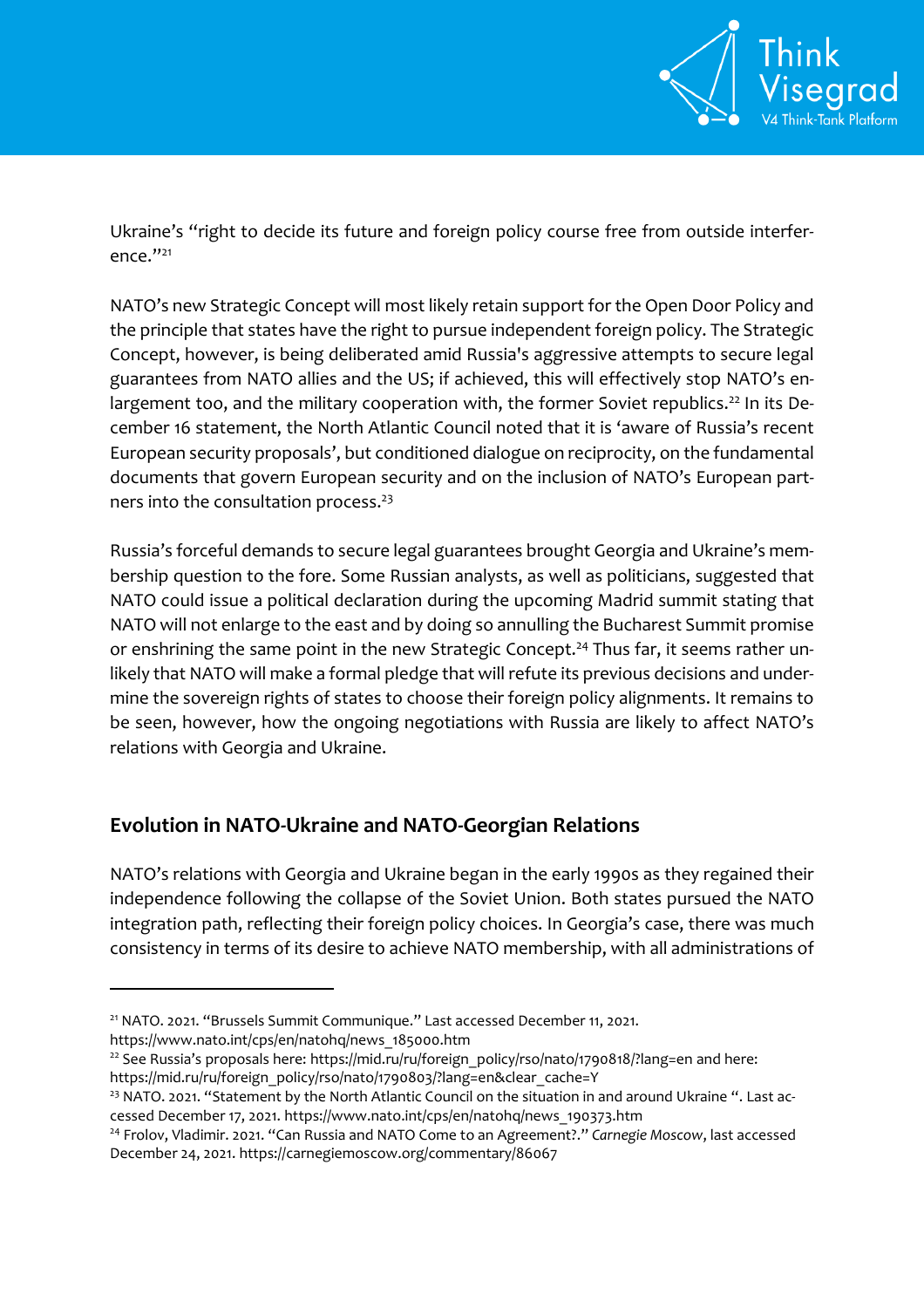

independent Georgia sharing the same goal. In the case of Ukraine, NATO membership aspirations reflected the dominant two visions of the country's foreign policy whereas the issue stayed on or went off the foreign policy agenda depending on the priorities of the respective administrations.<sup>25</sup>

The following sections discuss Georgian and Ukrainian contexts to track the evolution of theirrelations with NATO. It shows that both domestic and international factors influenced how NATO-Georgian and NATO-Ukrainian relations developed. The annexation of Crimea in 2014 has been the landmark date, bringing practical cooperation to a new high.

## *Evolution in NATO-Georgian relations*

The evolution of NATO-Georgian relations can be grouped into four periods: 1) post-independence to Rose Revolution; 2) Rose Revolution to the 2008 Russian-Georgian war; 3) Russian-Georgian war to the annexation of Crimea and 4) Post-annexation of Crimea.

*Post-independence to Rose Revolution.* The first stages of NATO-Georgia relations begin in 1992 when Georgia joins the North Atlantic Cooperation Council (NACC), with upgrades in 1997 as the Euro-Atlantic Partnership Council (EAPC) replaced the NACC.<sup>26</sup> Practical relations kickstart with Georgia's participation in the Partnership for Peace (PfP) program in 1994. Politically, this is a period of turbulence in Georgia as the country faced a coup, civil war and two wars of secession in the early 1990s.<sup>27</sup> The period is characterized by pragmatic relations with Russia as, joining the Commonwealth of Independent States (CIS) in 1993, Georgia sought to secure at least formal recognition of its sovereignty and territorial integrity by the Russian Federation. In practice, however, relations have been fraught mostly due to Russia's role in Georgia's separatist regions. This led to the emergence of a more clearly articulated Western orientation in Georgian foreign policy. In the late 1990s, Georgia engages with the European Union through the Partnership and Cooperation Agreement (PCA) and joins the Council of Europe. In 1999, Georgia sends its first peacekeeping mission in Kosovo.<sup>28</sup> In 2002, at the Prague Summit, Georgia registers its official

 $\overline{a}$ 

<sup>&</sup>lt;sup>25</sup> Shyrokykh, Karina. 2018. "The Evolution of the Foreign Policy of Ukraine: External Actors and Domestic Factors". *Europe-Asia Studies*, 70, no. 5 (2018): 1-19

<sup>&</sup>lt;sup>26</sup> NATO. 2021. "Relations with Georgia." Last accessed December 18, 2021.

[https://www.nato.int/cps/en/natohq/topics\\_38988.htm](https://www.nato.int/cps/en/natohq/topics_38988.htm)

<sup>27</sup> Jones, Stephen. 2003. "The role of cultural paradigms in Georgian foreign policy." *Journal of Communist Studies and Transition Politics*, 19, n. 3 (2003): 83-110

<sup>&</sup>lt;sup>28</sup> Ministry of Defence of Georgia. 2016. "Georgian Peacekeeper's Day." Last accessed December 18, 2021. <https://mod.gov.ge/en/news/read/5264/qartvelimshvidobismkofelis-dge>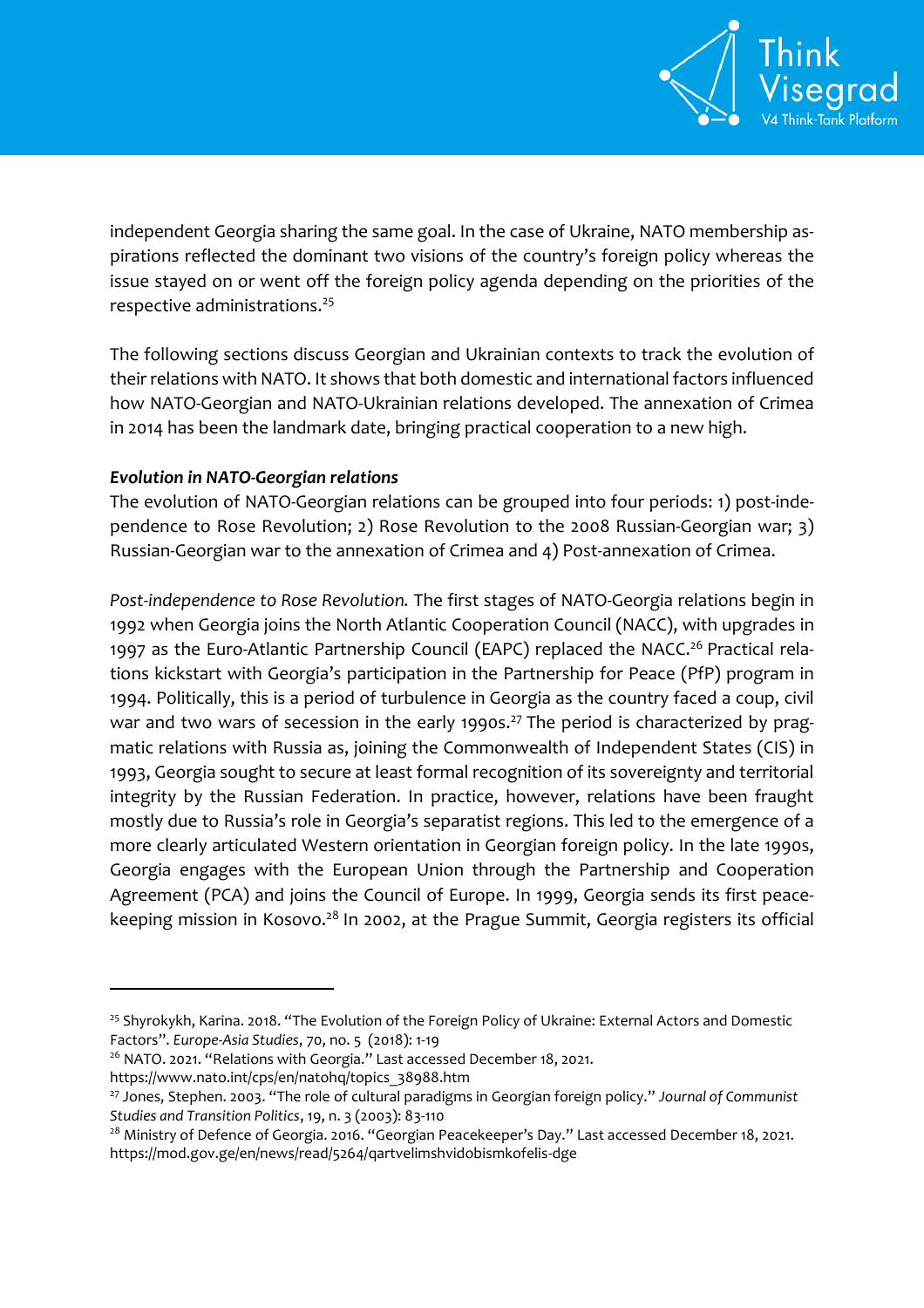

desire to join NATO<sup>29</sup>, creating foundations for the advancement of its political and practical engagement with NATO. In 2004, Georgia was the first country to agree on the Individual Partnership Action Plan (IPAP) with NATO.<sup>30</sup>

*Rose Revolution to the 2008 Russian-Georgian war.* Following the Rose Revolution, the new Georgian government intensified its relations with NATO and sought membership to the Alliance as a major foreign policy goal.<sup>31</sup> Intensified Dialogue with NATO was launched in 2006.<sup>32</sup> This period coincides with Western interventions in Afghanistan and Iraq in the early 2000s. Georgia starts to significantly contribute to the NATO-led international security missions while getting practical support from NATO Allies to train and equip Georgian soldiers to make them interoperable with Western military standards. Georgia becomes one of the largest contributors to NATO's missions in Afghanistan. Its relations with Russia become tense as Georgia's Western aspirations are more pronounced. Gradual crisis in relations led to the Russian-Georgian war in August 2008 followed by Russia's occupation of Abkhazia and Tskhinvali Region/South Ossetia and recognition of their statehood. The war was preceded by NATO's consequential Bucharest Summit in April 2008 which refused Georgia and Ukraine the Membership Action Plan (MAP) but promised them an eventual membership to the Alliance. NATO's commitment to the eastern enlargement has been one of the variables explaining Russia's decision to invade Georgia in 2008. <sup>33</sup>

*From the 2008 war to the 2014 annexation of Crimea.* Relations between NATO and Georgia developed further following the Russian-Georgian war. A month after the war, NATO-Georgia Commission was established "as a forum for both political consultations and practical cooperation to help Georgia achieve its goal of membership in NATO".<sup>34</sup>In December 2008, the Annual National Programme was developed, replacing the IPAP as the guiding framework of relations between NATO and Georgia since 2004.<sup>35</sup> In 2010, NATO Liason Office

<https://www.nato.int/docu/update/2006/09-september/e0921c.htm>

<sup>&</sup>lt;sup>29</sup> NATO. 2002. "Statement by President of Georgia Eduard Shevardnadze at the EAPC Summit". Last accessed December 19, 2021. https://www.nato.int/docu/speech/2002/s021122h.htm

<sup>&</sup>lt;sup>30</sup> NATO. 2017. "The Individual Partnership Action Plans." Last accessed December 19, 2021. ttps://www.nato.int/cps/en/natolive/topics\_49290.htm

<sup>&</sup>lt;sup>31</sup> Ministry of Defence of Georgia. n.d. "National Security Concept of Georgia". Last accessed December 19, 2021. https://mod.gov.ge/en/page/70/national-security-concept-of-georgia ; see the 2005 version here: [https://www.gfsis.org/media/download/GSAC/resources/National\\_Security\\_Concept\\_Georgia.pdf](https://www.gfsis.org/media/download/GSAC/resources/National_Security_Concept_Georgia.pdf) <sup>32</sup> NATO. 2006. "NATO offers Intensified Dialogue to Georgia." Last accessed December 19, 2021.

<sup>33</sup>Tsygankov, P. Andrei and Tarver-Wahlquist, Matthew. 2009. "Duelling Honors: Power, Identity and the Russia–Georgia Divide." *Foreign Policy Analysis,* 5. n.5 (October 2009): 307-326

<sup>34</sup> NATO. 2012. "NATO-Georgian Commission." Last accessed December 19, 2021.

[https://www.nato.int/cps/en/natolive/topics\\_52131.htm](https://www.nato.int/cps/en/natolive/topics_52131.htm)

<sup>35</sup> ibid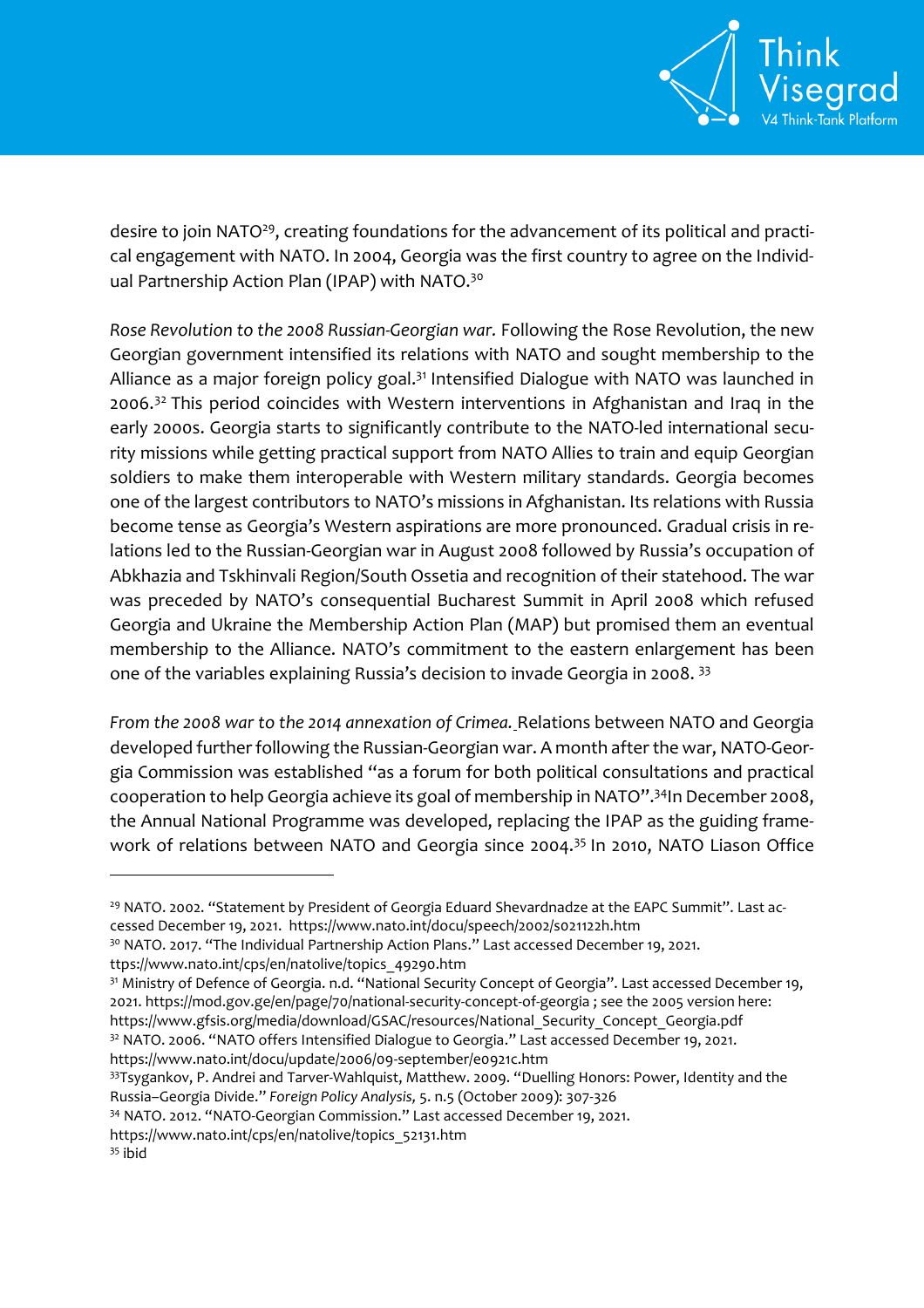

was opened in Georgia aimed at, among others, strengthening civilian and military cooperation.<sup>36</sup> International and domestic factors affected the nature of Georgia-NATO relations in this period. Internationally, notwithstanding Russia's aggression in Georgia, the prevailing mood in the United States was to continue cooperation with Russia with the hope that its membership in the international institutions, such as the World Trade Organization (WTO), would play a constraining role on Russia's behaviour. The policy of reset, as it came to be known, however, was later believed to have contributed to Russia's revisionism visà-vis Ukraine. Domestically, in 2012, Georgia underwent the first peaceful transfer of power through the ballot box, putting Georgia on the path of consolidating its democracy. Like its predecessors, the new government pursued the European and Euro-Atlantic integration while introducing partial reset policy vis-à-vis Russia.<sup>37</sup>

*Post-annexation of Crimea.* Milestone developments in Georgia-NATO relations came in 2014 following Russia's annexation of Crimea. The update in NATO-Georgian relations was structurally driven rather than necessarily borne out of bilateral dynamics of integration between NATO and Georgia. Structural response to Russia's annexation of Crimea became necessary, resulting in NATO's increased presence in the Baltic region, Poland and the Black Sea.<sup>38</sup> At the Wales Summit, in 2014, Georgia was included in a newly launched Defence and Related Security Capacity Building Initiative (DCB) and the Substantial NATO-Georgia Package (SNGP) was endorsed. These tools were designed to "strengthen Georgia's defence and interoperability capabilities with the Alliance, which will help Georgia advance in its preparations towards membership in the Alliance."<sup>39</sup> In addition, as part of the Partnership Interoperability Initiative, Georgia was designated as "Enhanced Opportunities Partner" along with other partner nations.<sup>40</sup> Georgia became part of NATO's Black Sea strategy, including through Georgia's participation in the Alliance's maritime exercises such as Exercise Breeze, training of Georgian Coast Guard, further cooperation between Georgia and

<sup>&</sup>lt;sup>36</sup> NATO. 2017. "NATO Liaison Office (NLO) Georgia ". Last accessed December 19, 2021.

[https://www.nato.int/cps/en/natohq/topics\\_81066.htm](https://www.nato.int/cps/en/natohq/topics_81066.htm)

<sup>37</sup> Sirbiladze, Irakli. 2020. "A Decade of Russian-Georgian Relations: Key Patterns and Things to Watch", *GFSIS*, last accessed December 20, 2021. [https://www.gfsis.org/files/library/opinion-papers/144-expert-opin](https://www.gfsis.org/files/library/opinion-papers/144-expert-opinion-eng.pdf)[ion-eng.pdf](https://www.gfsis.org/files/library/opinion-papers/144-expert-opinion-eng.pdf)

<sup>&</sup>lt;sup>38</sup> NATO. 2021. "NATO ships exercise in the Black Sea." Last accessed December 21, 2021.

[https://www.nato.int/cps/en/natohq/news\\_185879.htm](https://www.nato.int/cps/en/natohq/news_185879.htm)

<sup>39</sup> NATO. 2014. "Wales Summit Declaration." Last accessed December 21, 2021.

https://www.nato.int/cps/en/natohq/official\_texts\_112964.htm

<sup>&</sup>lt;sup>40</sup> NATO. 2021. "Partnership Interoperability Initiative." Last accessed December 21, 2021.

https://www.nato.int/cps/em/natohq/topics\_132726.htm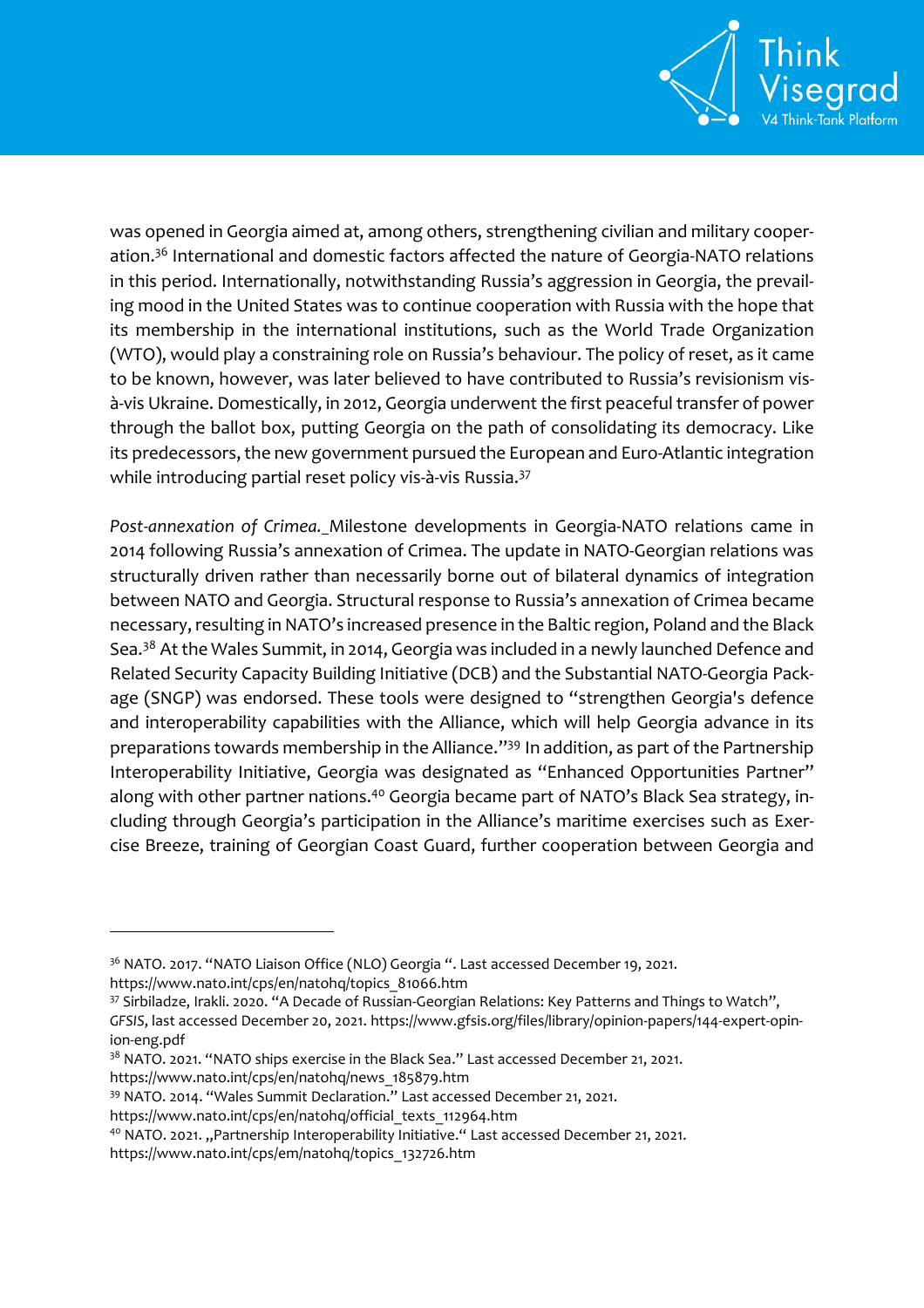

NATO's Standing Naval forces, passage exercises and port calls as well as the "exchanges between Georgia's Joint Maritime Operations Centre and the NATO Shipping Centre." 41

#### *Evolution in NATO-Ukraine relations*

Ukraine's relations with NATO reflects the foreign policy priorities of the country over the last decades. As Ukraine's foreign policy switched from pro-Western to multi-vector<sup>42</sup>, so did Ukraine's relations with NATO.

NATO-Ukrainian relations since the end of the Cold War could be grouped into four phases: initiation of the partnership (from independence to Orange Revolution); partnership with clear membership agenda (Orange Revolution to Non-Bloc Status); partnership with no membership agenda (Non-bloc Status to Annexation of Crimea), and partnership with clear membership agenda (post- annexation of Crimea).

*Initiation of the partnership*. The presidencies of Leonid Kravchuk (1991-1994) and Leonid Kuchma (1994-2005) sees the initiation of the partnership with NATO, with Kravchuk backing the NATO membership agenda, while Kuchma adopting a more pragmatist approach. The choice of neutrality vis-à-vis NATO served as a deterrent to Russia's requests to include Ukraine into the Collective Security Treaty Organization (CSTO), and it also recognized that "Ukraine had no chance to be included within the likely first wave of NATO members who will be admitted to that organization by the end of the decade." <sup>43</sup> However, although Ukraine rejected "military and political co-operation with Russia and in CIS supra-national structures Ukraine's elites wholeheartedly back co-operation of a similar nature with NATO".<sup>44</sup> Major outcomes of cooperation were Ukraine's membership in the North Atlantic Cooperation Council in 1991 and its participation in the Partnership for Peace program in 1994. Relations further upgraded to 'distinctive partnership' in 1997 with the signing of the Charter on Distinctive Partnership, giving birth to NATO-Ukraine Commission. This period laid some foundations in terms of Ukraine's interoperability with NATO through joint exercises and defence reforms. Although Kuchma's presidency did not in practice endorse the NATO membership agenda, his second term has been seen as more pro-Western<sup>45</sup>,

<sup>41</sup> NATO. 2018. "NATO-Georgia Commission Declaration at the Brussels Summit." Last accessed December 22, 2021. https://www.nato.int/cps/en/natohq/official\_texts\_156627.htm

<sup>42</sup> Shyrokykh, Karina. 2018. "The Evolution of the Foreign Policy of Ukraine: External Actors and Domestic Factors". *Europe-Asia Studies*, 70, no. 5 (2018): 1-19

<sup>43</sup> Kuzio, Taras. 1998. "Ukraine and NATO: The evolving strategic partnership. *Journal of Strategic Studies*, 21 n. 2, (1998): 1-30. p.25

<sup>44</sup> Ibid

<sup>45</sup> Shyrokykh, Karina. 2018. "The Evolution of the Foreign Policy of Ukraine: External Actors and Domestic Factors". *Europe-Asia Studies*, 70, no. 5 (2018): 1-19, see footnote 3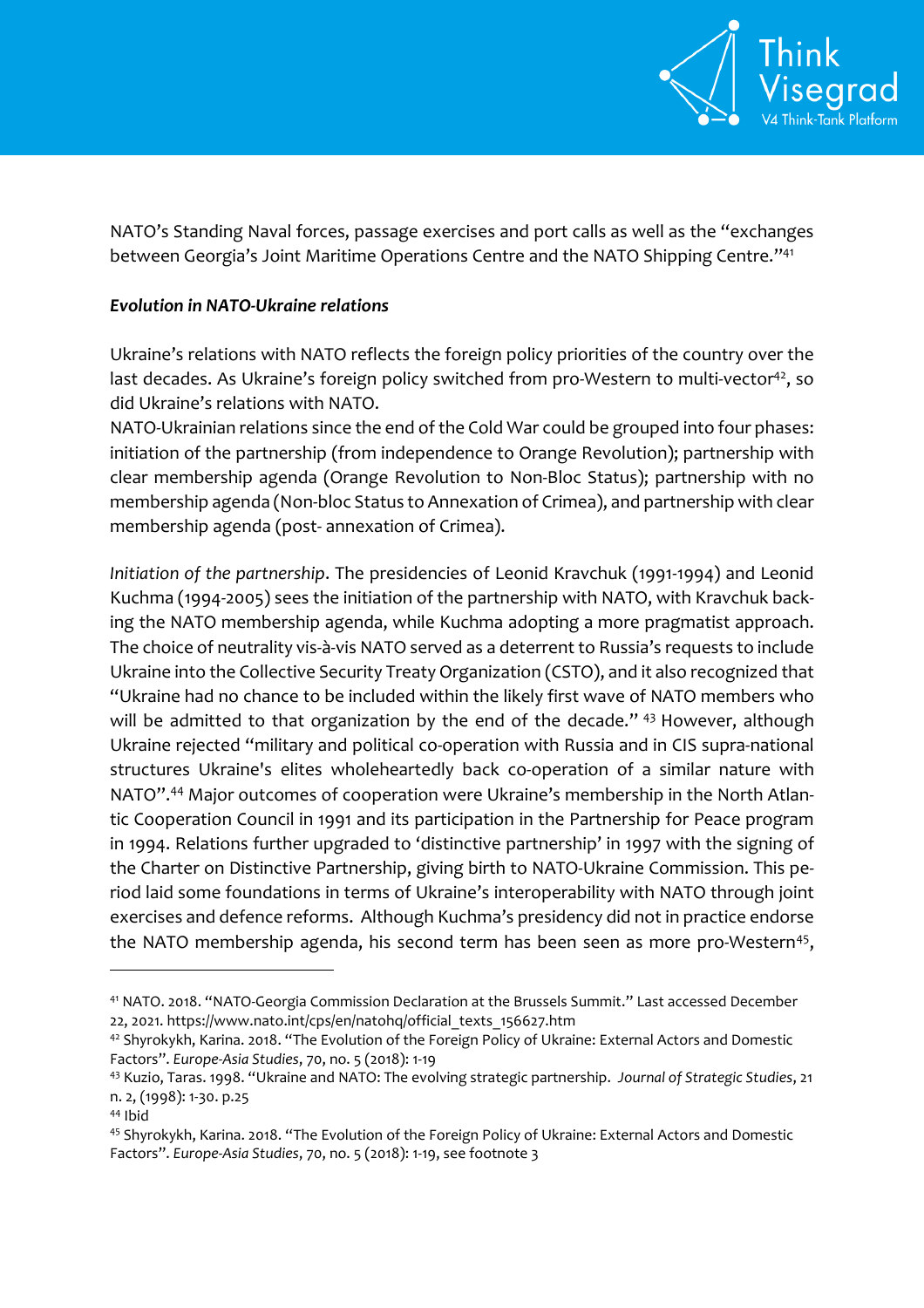

manifested in his statement in May 2002 announcing Ukraine's desire to eventually join NATO, leading to the establishment of NATO-Ukraine Action Plan.<sup>46</sup>

*Partnership with clear membership agenda*. Ukraine-NATO relations changed substantially with the Orange Revolution and the presidency of Viktor Yushchenko. The new government has departed from the multi-vector foreign policy pursued by President Kuchma and declared membership to NATO and the EU as a top foreign policy priority.<sup>47</sup> New government priorities led to the establishment of Intensified Dialogue with Ukraine in 2005, which provided support for key reforms necessary for integrating with NATO.<sup>48</sup> Discussions on granting Ukraine (and Georgia) the Membership Action Plan (MAP) ensued, but the MAP was rejected at the Bucharest Summit in 2008 in exchange for the promise that Ukraine and Georgia "will become members of NATO".<sup>49</sup> In 2009, The Declaration to Complement the Charter on Distinctive Partnership was issued, mandating the development of the Annual National Program under NATO-Ukraine Commission to underpin "Ukraine's efforts to take forward its political, economic, and defence-related reforms on its Euro-Atlantic aspirations for membership in NATO, with a focus on key democratic and institutional goals." $^{\rm 750}$ 

*Setback in the partnership with no membership agenda*. The change of government in 2010 and the election of Viktor Yanukovych also brought a change in Ukraine-NATO relations. In 2010, the Ukrainian Parliament voted to abandon NATO membership aspirations, declaring Ukraine's non-bloc status while still maintaining some practical cooperation.<sup>51</sup> At the 2012 NATO Lisbon Summit Declaration, the Alliance noted that it respects Ukraine's non-bloc status and welcomes the continuation of practical cooperation within the existing frameworks that guide relations, including the NATO-Ukraine Commission.<sup>52</sup> The new Ukrainian

 $\overline{a}$ 

[https://www.nato.int/cps/en/natolive/official\\_texts\\_8443.htm](https://www.nato.int/cps/en/natolive/official_texts_8443.htm)

https://www.nato.int/cps/en/natolive/official\_texts\_68828.htm

<sup>46</sup> NATO. 2007. "NATO-Ukraine: A Distinctive Partnership." Last accessed December 23, 2021. [https://www.nato.int/nato\\_static/assets/pdf/pdf\\_2007\\_06/20090304\\_nato-ukraine2007-e.pdf](https://www.nato.int/nato_static/assets/pdf/pdf_2007_06/20090304_nato-ukraine2007-e.pdf) <sup>47</sup> Malek, Martin. 2009. "The "Western Vector" of the Foreign and Security Policy of Ukraine." *The Journal* 

*of Slavic Military Studies*, 22 n. 4 (2009): 515-542

<sup>48</sup> NATO. 2007. "NATO-Ukraine: A Distinctive Partnership." Last accessed December 23, 2021. [https://www.nato.int/nato\\_static/assets/pdf/pdf\\_2007\\_06/20090304\\_nato-ukraine2007-e.pdf](https://www.nato.int/nato_static/assets/pdf/pdf_2007_06/20090304_nato-ukraine2007-e.pdf)

<sup>49</sup> NATO. 2008. "Bucharest Summit Declaration." Last accessed December 12, 2021.

<sup>50</sup> NATO. 2009. "Declaration to Complement the Charter on a Distinctive Partnership." Last accessed December 23, 2021. [https://www.nato.int/cps/en/natohq/official\\_texts\\_57045.htm](https://www.nato.int/cps/en/natohq/official_texts_57045.htm)

<sup>51</sup> BBC. 2010. "Ukraine's parliament votes to abandon Nato ambitions."Last accessed December 23, 2021. <https://www.bbc.com/news/10229626> ; See also: KyivPost. 2010. "Cabinet approves action plan for annual national program of cooperation with NATO in 2010 ." Last accessed December 23, 2021. ttps://www.kyivpost.com/article/content/ukraine-politics/cabinet-approves-action-plan-for-annual-national-p-70823.html <sup>52</sup> NATO. 2010. "Lisbon Summit Declaration." Last accessed December 23, 2021.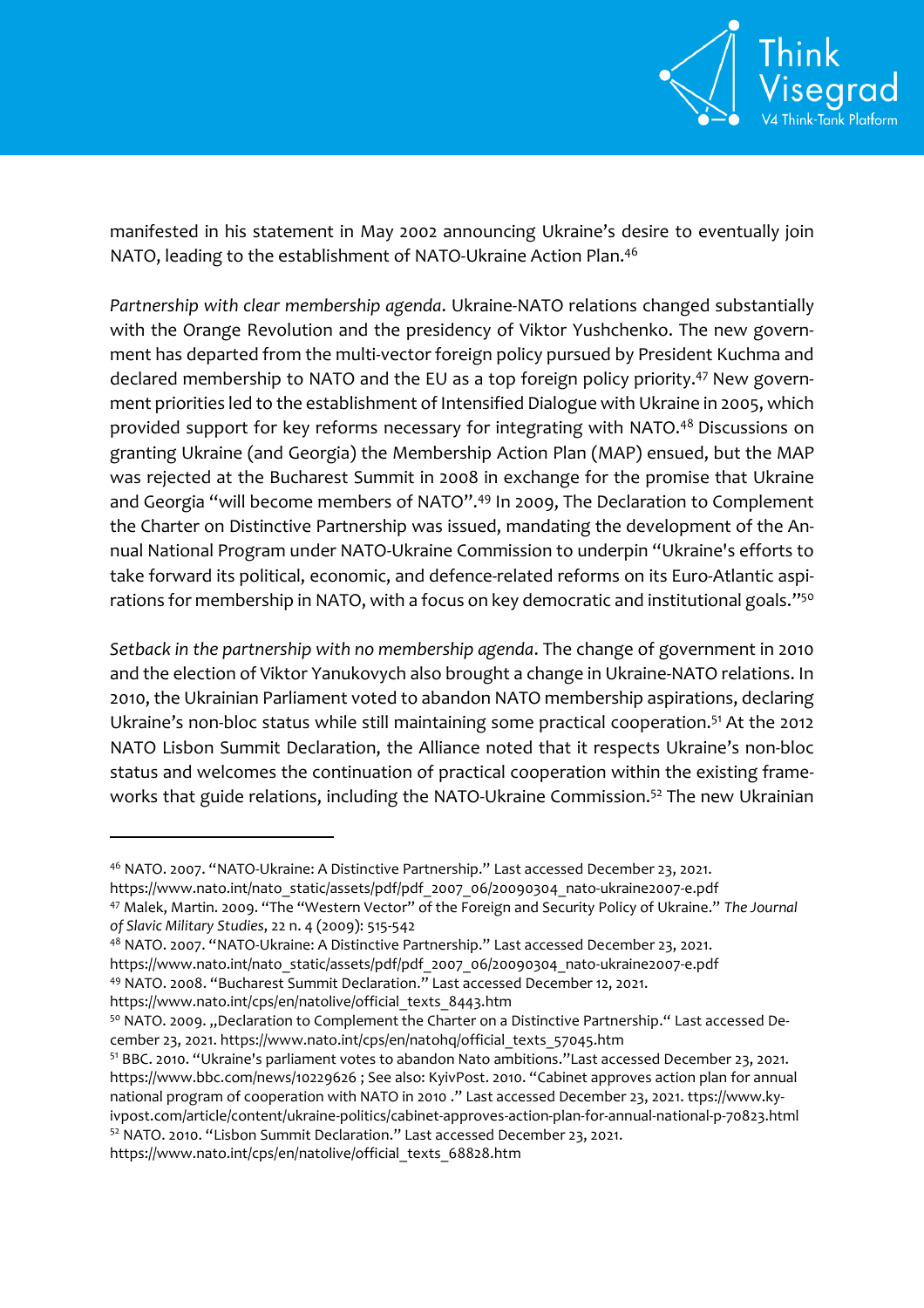

government has however maintained its commitment to the EU integration until, under Russian pressure, President Yanukovych refused to sign the Association Agreement (including Deep and Comprehensive Free Trade Area agreement) that sparked protests and eventually led to Russia's annexation of Crimea and support for separatist forces in Eastern Ukraine. These developments set Ukrainian foreign policy back to the NATO membership agenda, giving way to ever-expanding practical cooperation.

*Re-expansion of partnership with clear membership agenda*. Following the Revolution of Dignity, the new Ukrainian government led by Petro Poroshenko revoked the non-bloc status at the end of 2014.<sup>53</sup> In 2016, NATO initiated the Comprehensive Assistance Package which aims at "consolidating and enhancing NATO's support to Ukraine, including by tailored capability and capacity building measures for the security and defence sector." <sup>54</sup> In 2017, the Ukrainian parliament reinstated NATO membership as its foreign and security policy objective<sup>55</sup>; the change has been recognized by NATO in its 2018 Brussels Summit stating that "in light of Ukraine's restated aspirations for NATO membership, we stand by our decisions taken at the Bucharest Summit and subsequent Summits." 56 Since Russia's annexation of Crimea, Ukraine's political and practical relations with NATO deepened. This is the first time when the new political leadership has not reverted to multi-vector foreign policy, which often implied charting pragmatic relations with Russia to the detriment of pursuing NATO membership agenda.

# **Mapping the NATO-Georgia-Ukraine Priorities amid the New Strategic Context**

The new strategic context resulted in a major re-definition of NATO's engagement with its eastern and south-eastern Allies and partners. NATO, Ukraine and Georgia saw Russia's annexation of Crimea as a harbinger to more Russian expansionism that, along with other threats on the horizon, contributed to the weakening of the rules-based international order. Each has accordingly pursued policies that would take into account a more assertive Russia. This section of the paper maps the respective priorities of NATO, Georgia and

<sup>54</sup>NATO. 2016. "Warsaw Summit Communiqué." Last accessed December 21, 2021.

<sup>53</sup> Radio Free Europe/Radio Liberty. 2014." Ukraine Votes To Abandon Neutrality, Set Sights On NATO." Last accessed December 23, 2021. [https://www.rferl.org/a/ukraine-parliament-abandons-neutral](https://www.rferl.org/a/ukraine-parliament-abandons-neutrality/26758725.html)[ity/26758725.html](https://www.rferl.org/a/ukraine-parliament-abandons-neutrality/26758725.html)

[https://www.nato.int/cps/en/natohq/official\\_texts\\_133169.htm](https://www.nato.int/cps/en/natohq/official_texts_133169.htm)

<sup>55</sup> NATO. 2022. "Relations with Ukraine." Last accessed December 24, 2021.

https://www.nato.int/cps/en/natolive/topics\_37750.htm

<sup>56</sup> NATO. 2018. "Brussels Summit Declaration.". Last accessed December 24, 2021.

https://www.nato.int/cps/en/natohq/official\_texts\_156624.htm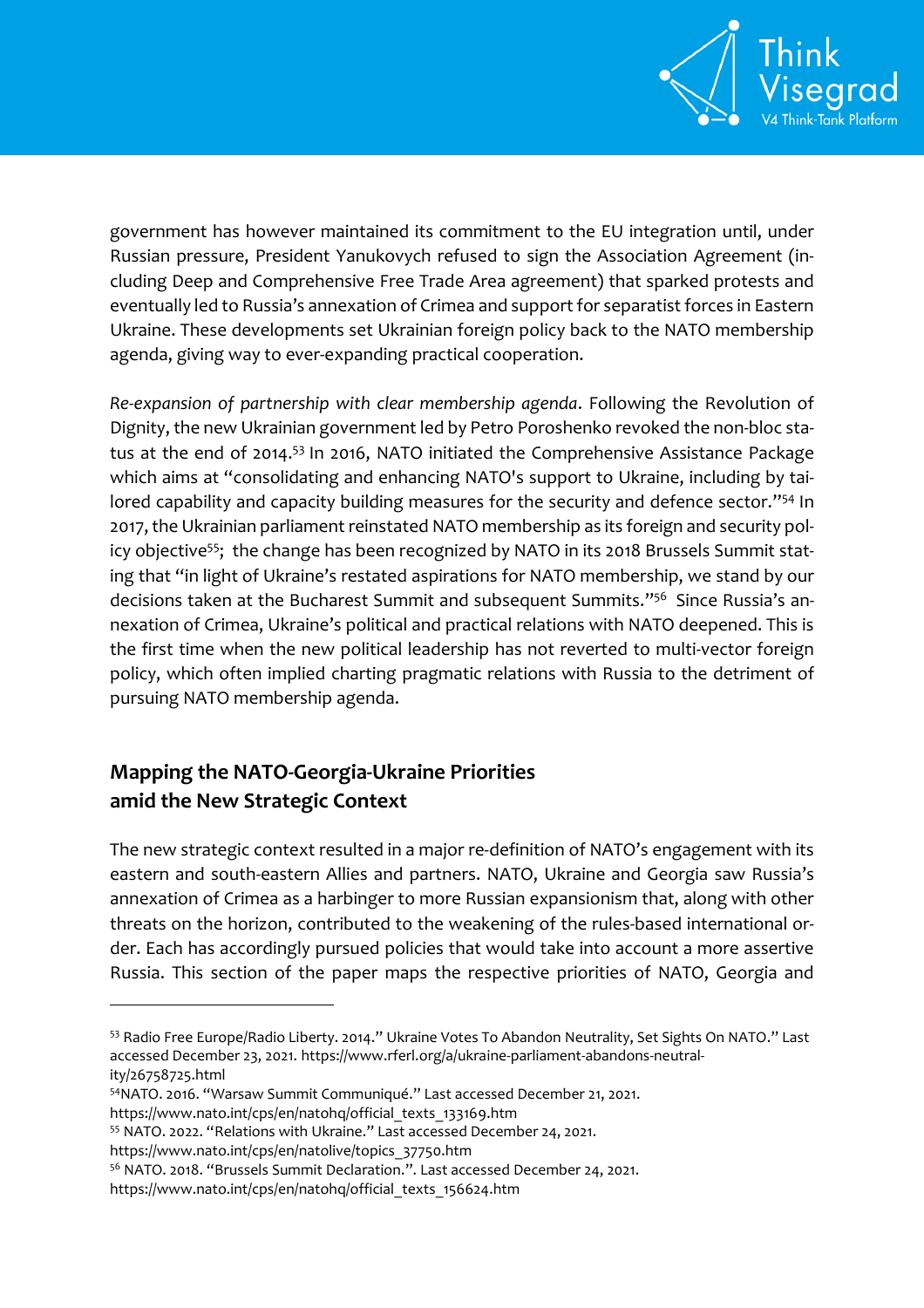

Ukraine amid the new strategic context, setting the stage for the discussion of where the priorities could converge as the relations unfold.

### *NATO priorities amid the new strategic context*

 $\overline{a}$ 

The early 2010s set the stage for the new strategic context that would ultimately bring back the dormant potential for great power competition. Russian-Georgian war in 2008, the Arab Spring and conflict in Syria, China's growing ambitions as Xi Jinping came to power, Russia's annexation of Crimea, the rise of the Islamic State, immigration crisis, rise of populism, Brexit, the election of Donald Trump and attendant tensions in the US-China and transatlantic relations, the role of technology, increasing environmental challenges as well as the pandemics- all in their own right contributed to the emergence of the new strategic context. The security reality now is reminiscent of the Buzanian understanding of security: the state is not the only actor that matters and the threats go beyond the military and are also of political, economic, environmental, social, technological and health nature. Added to this is the rising geopolitical powers that show discontent with the US leadership and seek to constraint or replace altogether the liberal international order that guided the patterns of cooperation and competition over the last seven decades.

It is in this strategic context that NATO has to set out its priorities and renew its Strategic Concept. Based on the NATO 2030 agenda and NATO's recent summits, NATO's priorities can be grouped into the following categories: Strengthening Allied security and cohesion; dealing with Russia; dealing with China; dealing with the new threats and the Open Door Policy and engagement with partners.

*Strengthening Allied security and cohesion.* NATO's primary purpose is to protect the security of its members. Doing so requires the Alliance to assess the changing strategic environment and make sure that it stands ready and cohesive to respond to it. Politically, various challenges strained NATO's internal cohesion.<sup>57</sup> Militarily, NATO allies have not faced any significant threat, yet Russia's annexation of Crimea forced the Alliance to ensure the balance of forces and "reinforce its eastern flank, and have greater capacity there to defend against the possibility of Russian aggression". <sup>58</sup> Addressing the Alliance's security and cohesion is a key task that lies ahead.

<sup>57</sup> This includes strained transatlantic relations during the Trump administration; the question on the EU-NATO military compatibility and Turkey's actions in the Middle East and its procurement of Russia's air defence system.

<sup>&</sup>lt;sup>58</sup> US Department of States. 2022. "Secretary Antony J. Blinken at a Press ". Last accessed January 8, 2022. <https://www.state.gov/secretary-antony-j-blinken-at-a-press-availability-11/>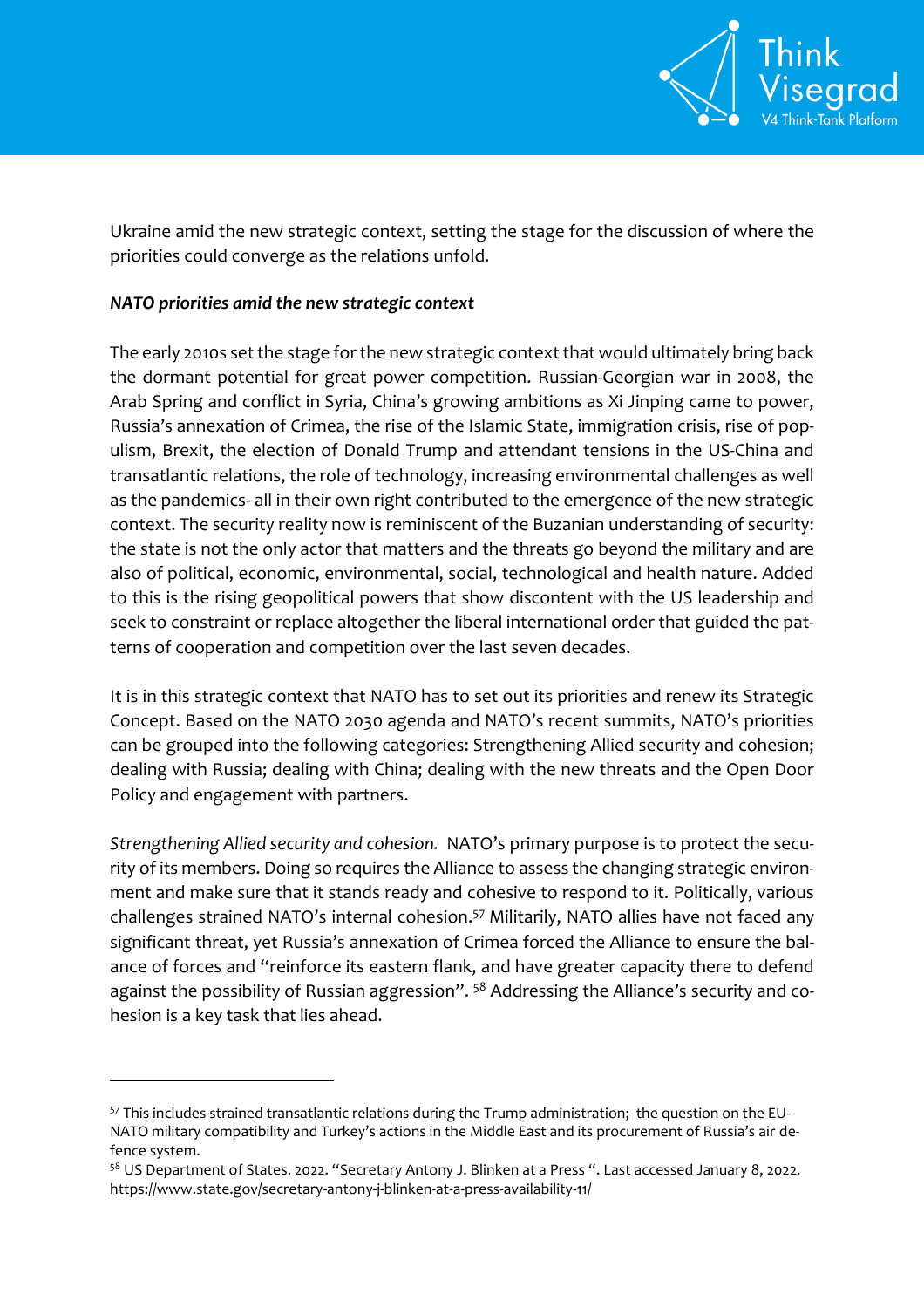

*Dealing with Russia*. NATO-Russian relations have been ever contentious due to Russia's opposition to NATO's eastward enlargement. The 1997 NATO-Russian Founding Act saw relative improvement in relations, only to deteriorate as Vladimir Putin sought to increase Russia's role in the world. Russia's withdrawal from The Conventional Armed Forces in Europe (CFE) treaty, its aggression against Georgia in 2008 and the annexation of Crimea in 2014 registered new lows in relations. Despite this, NATO has pursued a dual-track approach towards Russia, ensuring a balance of forces while keeping the political dialogue open to ensure long-term stability in Europe.

*Dealing with China.* China's rise poses a distinct threat to NATO. While China is not a direct military threat to the Alliance, its pursuit of challenging the rules-based international order poses a long-term threat to the Alliance's ability to defend its member states. NATO's upcoming new Strategic Concept is likely to recognize China's importance in the new geopolitics of the 21<sup>st</sup> century.

*Dealing with new threats.* NATO of today faces both traditional and non-traditional security challenges, requiring the Alliance to adapt to the new developments. These challenges include dealing with the consequences of hybrid warfare through forging resilience as well as dealing with the so-called 'shared fate' issues of climate change, technology and pandemics. Focusing on crises management and civil preparedness has gained new momentum as the multitude of threats abound.

*The Open Door Policy and engagement with partners*. Part of NATO's resolve to ensure security is to expand partnerships and maintain the Open Door Policy. Following the end of the Cold War NATO has committed to the enlargement agenda, with the latest member joining in 2020. Although NATO continues to rhetorically support NATO's enlargement towards Georgia and Ukraine, NATO is unlikely to offer membership or the Membership Action Plan to these countries in the short or medium term. It does however commit to continue political and practical support to these states, making sure that they undertake necessary reforms to gradually align themselves to NATO's democratic and military standards, including through their participation in the NATO-led missions and exercises.

#### *Ukrainian priorities vis-à-vis NATO amid the new strategic context*

 $\overline{a}$ 

All major strategic documents of Ukraine identify full membership to the EU and NATO as top foreign policy and national security priorities, along with consolidating "international support and sanctions against the Russian aggression".<sup>59</sup>

<sup>59</sup> Bureiko, Nadiia, Maksak, Hennadiy and Shelest, Hanna. 2020. "Ukrainian Prism: Foreign Policy 2020. Analytical study // Foreign Policy Council", *Ukrainian Prism*, p.21[. http://library.fes.de/pdf](http://library.fes.de/pdf-files/bueros/ukraine/17704.pdf)[files/bueros/ukraine/17704.pdf](http://library.fes.de/pdf-files/bueros/ukraine/17704.pdf)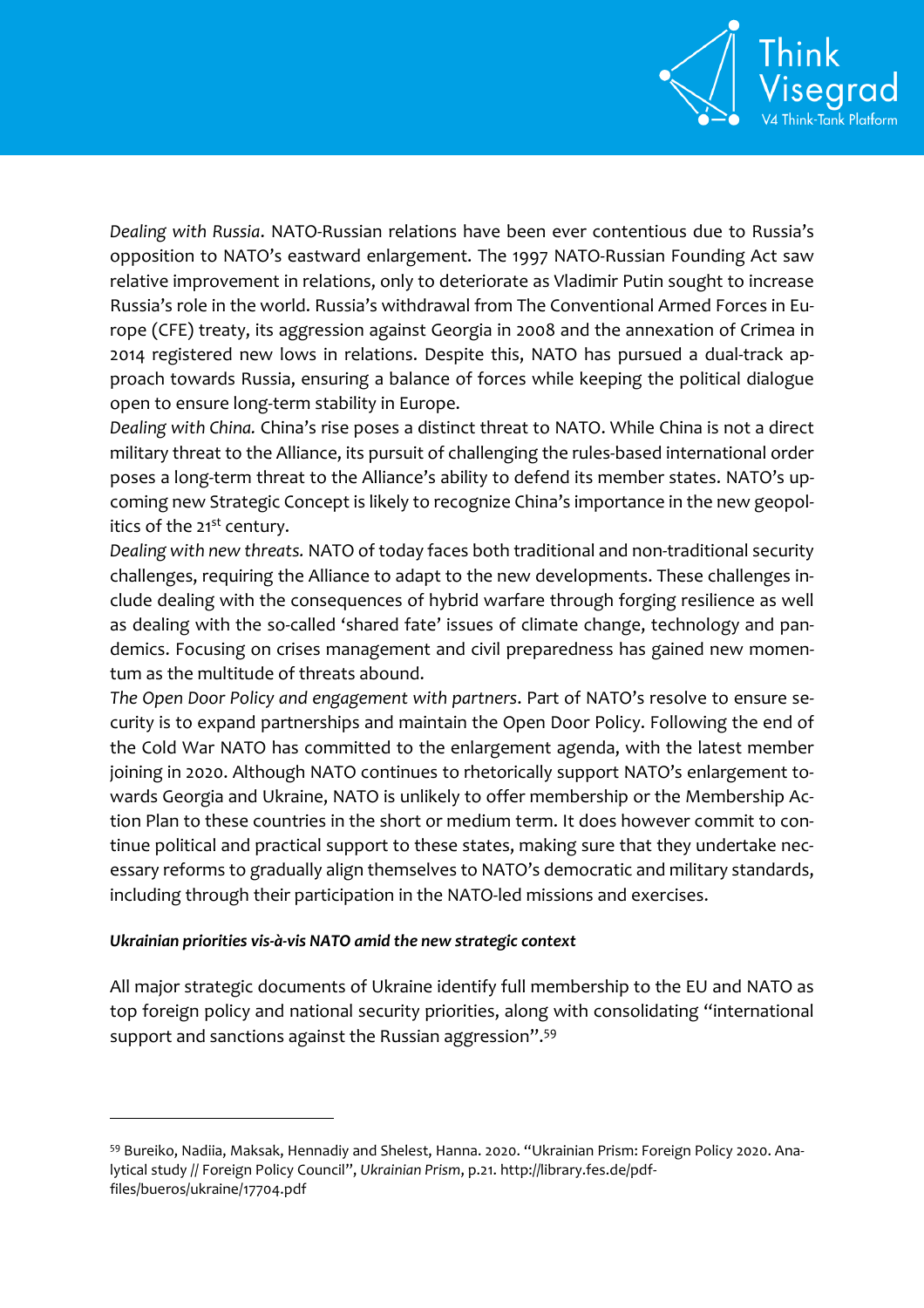

According to the National Security Strategy of Ukraine, adopted in 2020, the principles of deterrence, resilience and cooperation guide Ukraine's national security thinking. *Deterrence* aims at developing defence and security capabilities to preclude aggression; *resilience* implies achieving state and societal adaptability and minimizing internal and external vulnerabilities amid the changed security situation, and *cooperation* pursues strategic relations primarily with NATO, the EU and the United States as well as other states. <sup>60</sup>

According to the Foreign Policy Strategy of Ukraine, in addition to pursuing NATO membership path, Ukraine's other priorities vis-à-vis NATO are as follows:

- securing invitation of Ukraine in the Membership Action Plan;
- intensifying joint activities with NATO to counter Russian aggression;
- increasing NATO's presence in the Black Sea region;
- cooperation with NATO on countering hybrid threats;
- reforming security and defence sector and meeting political criteria of the membership;
- contribute to international security through participation in the NATO-led missions. 61

## *Georgian priorities vis-à-vis NATO amid the new strategic context*

 $\overline{a}$ 

Similar to Ukraine, Georgia's major strategic documents set NATO and the EU membership as top foreign and national security priorities. Although Georgia has not yet updated the 2011 version of its major strategic document, the National Security Concept of Georgia, the Parliament of Georgia adopted parliamentary resolutions in 2013, 2016 and 2020 that reaffirm Georgia's European and Euro-Atlantic integration as strategic foreign policy priorities.

The 2019-2022 Foreign Policy Strategy of Georgia sets NATO integration as one of the top foreign policy priorities, identifying the following sub-priorities to advance integration with NATO:

 continue and refresh political dialogue within the framework of NATO-Georgian Commission;

<sup>&</sup>lt;sup>60</sup> Kabanenko, Ihor. 2020. "Ukraine's New National Security Strategy: A Wide Scope With Foggy Implementation Mechanisms", *The Jamestown Foundation*, September, 2020. [https://jamestown.org/pro](https://jamestown.org/program/ukraines-new-national-security-strategy-a-wide-scope-with-foggy-implementation-mechanisms/)[gram/ukraines-new-national-security-strategy-a-wide-scope-with-foggy-implementation-mechanisms/](https://jamestown.org/program/ukraines-new-national-security-strategy-a-wide-scope-with-foggy-implementation-mechanisms/) <sup>61</sup>The Presidential Office of Ukraine. n.d. "Указ Президента України №448/2021 Про рішення Ради національної безпеки і оборони України від 30 липня 2021 року "Про Стратегію зовнішньополітичної діяльності України" ("Decree of the President of Ukraine №448/2021 On the decision of the National Security and Defence Council of Ukraine of July 30, 2021 "On the Strategy of Foreign Policy of Ukraine.") Last accessed December 24, 2021[. https://www.president.gov.ua/documents/4482021-40017](https://www.president.gov.ua/documents/4482021-40017)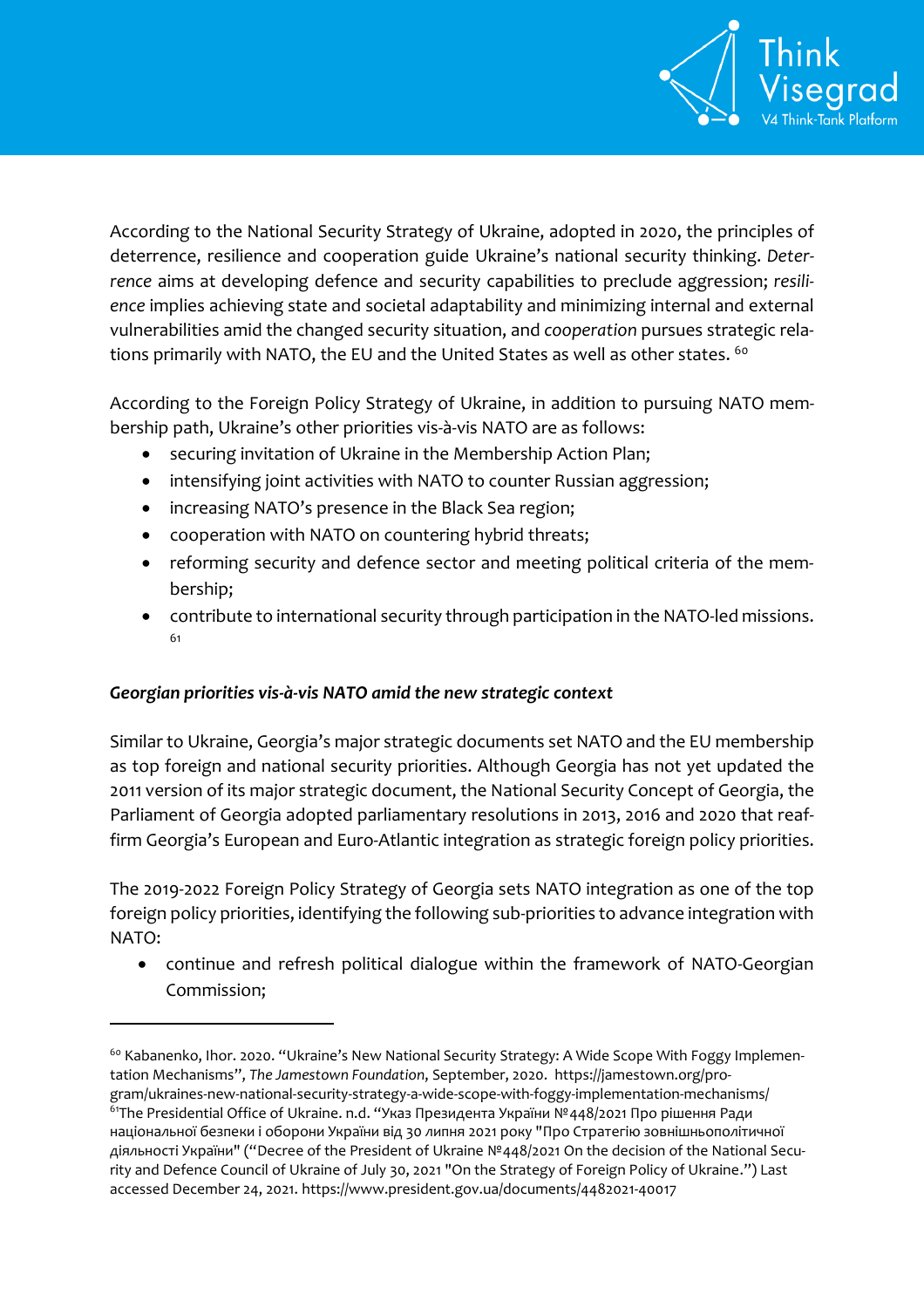

- utilizing Annual National Program as the mechanism supporting NATO membership;
- utilize Substantial NATO-Georgia Package to increase self-defence capabilities and achieve interoperability with NATO;
- Strengthen relations with NATO to contribute to the Black Sea security;
- participation in the NATO-led international missions and the NATO Response Force;
- forging bilateral relations with NATO member states to develop defence capabilities, increase interoperability with the Alliance and forge consensus on the issue of Georgia's NATO membership.<sup>62</sup>

# **Where is the Convergence? Avenues for Practical Cooperation**

NATO's current relations with Georgia and Ukraine can be characterized as the Everythingbut-Article-5 approach similar to the EU's approach to enlargement developed in the early 2000s. NATO is unlikely to offer Georgia and Ukraine membership or even the Membership Action Plan in the distant future largely due to lack of political consensus within the Alliance and due to their territorial conflicts with Russia.<sup>63</sup> Although democratic reforms are integral to Georgia and Ukraine's NATO membership, membership to the Alliance is primarily a geopolitical-driven endeavour, where the question of democracy comes inferior to the strategic considerations.<sup>64</sup> As the current geopolitical context reorients NATO elsewhere, the enlargement towards Georgia and Ukraine is relegated to the margins of the Alliance's current priorities and is rather 'not a very direct eventuality'.<sup>65</sup>

The immediacy of the enlargement and granting of the Membership Action Plan to Georgia and Ukraine is therefore the major non-convergence between the priorities of NATO on the one hand and the priorities of Georgia and Ukraine on the other. In compensation for its indecision on membership, NATO offers Ukraine and Georgia full political and practical support. This is the approach that is born out of the current political consensus of NATO Allies and it is, other things being equal, likely to define the Alliance's engagement with Georgia and Ukraine in the coming decade. Georgia and Ukraine are left with the option to

 $\overline{a}$ 

<sup>62</sup> Ministry of Foreign Affairs of Georgia. n.d. "2019-2022 წლების საქართველოს საგარეო პოლიტიკის სტრატეგია." ("2019-2022 Foreign Policy Strategy of Georgia.") Last accessed December 24, 2021 [https://mfa.gov.ge/getattachment/MainNav/ForeignPolicy/ForeignPolicyStrategy/2019-2022-clebis-saqartve](https://mfa.gov.ge/getattachment/MainNav/ForeignPolicy/ForeignPolicyStrategy/2019-2022-clebis-saqartvelos-sagareo-politikis-strategia.pdf.aspx)[los-sagareo-politikis-strategia.pdf.aspx](https://mfa.gov.ge/getattachment/MainNav/ForeignPolicy/ForeignPolicyStrategy/2019-2022-clebis-saqartvelos-sagareo-politikis-strategia.pdf.aspx)

<sup>&</sup>lt;sup>63</sup> Demko, Attila; Ugrosdy, Márton; Baranyi, Tamás; Ilyash, György and Stepper, Péter. Author's interview, November-December, 2021

<sup>64</sup> Ibid, author's interview, November-December, 2021

<sup>65</sup> Baranyi, Tamás. Author's interview, December, 2021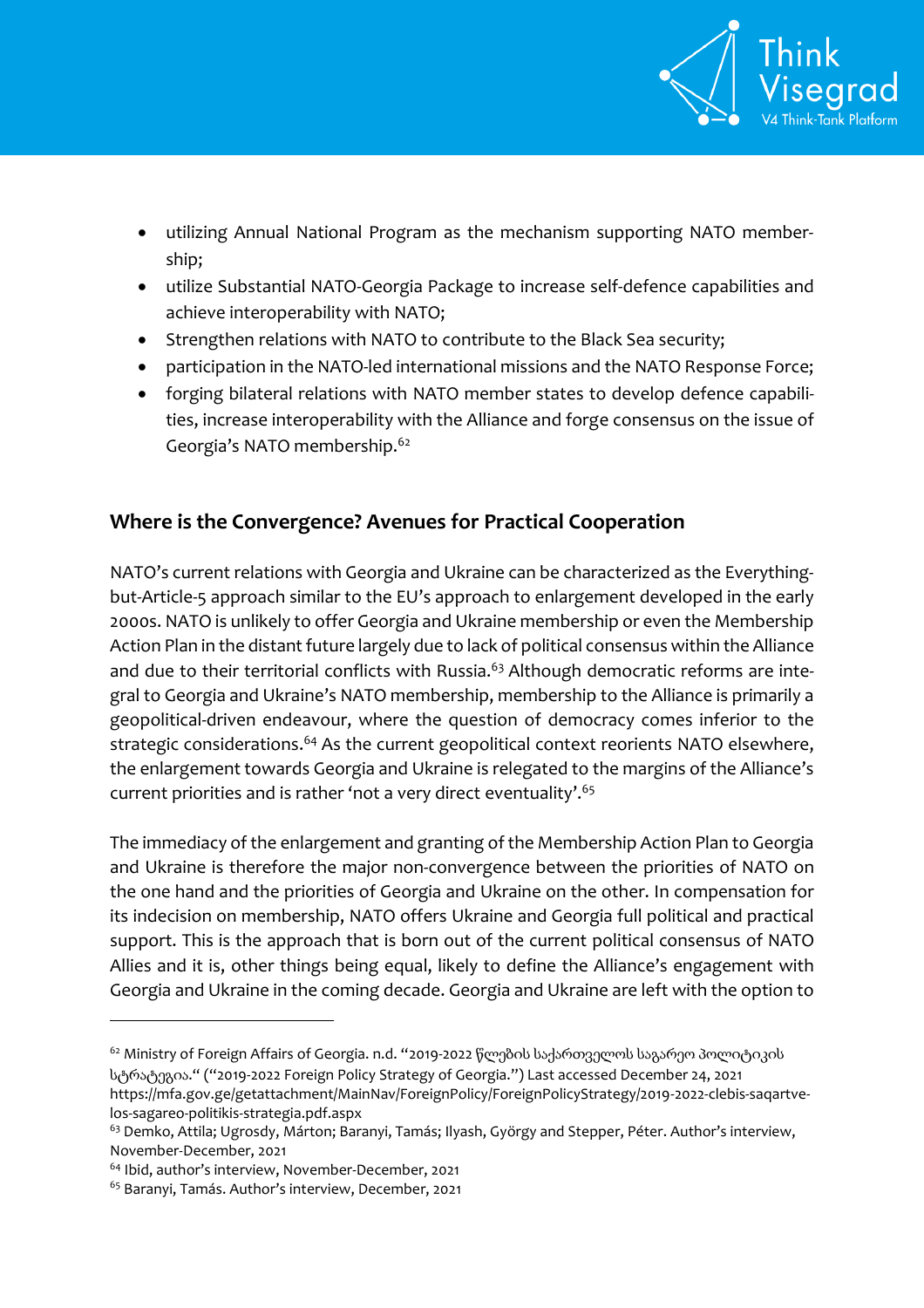

deepen relations with NATO based on this understanding while seeking to forge consensus among Allies on their fast-track membership when the geopolitical circumstances allow.

The following overarching issues hence form the convergence between Georgia, Ukraine and NATO priorities: 1) political-diplomatic support and democracy consolidation; 2) security and defence reforms and interoperability; 3) increasing cooperation in the Black Sea region and 4) participation in the NATO-led peace support and international security missions.

*Political-diplomatic support and democratic consolidation*. NATO-Georgia-Ukraine relations currently rest on the consistent political and diplomatic support that NATO provides as Georgia and Ukraine face external and internal challenges. NATO reiterates its support for the independence, territorial integrity and sovereignty of these countries, including their right to choose their foreign policy path. NATO continually upholds its promise given at the Bucharest Summit that Georgia and Ukraine will become members of NATO. NATO heavily engages diplomatically with both states, reflected in the high-level meetings in addition to meetings within the bilateral frameworks of relations.<sup>66</sup> Georgia and Ukraine commit to undertake domestic democratic reforms to make themselves compatible with the membership requirements of the Alliance. As the challenges of democratic consolidation remain, NATO underlines the importance of democratic reforms and sees them as important to the progress 'in preparations towards membership'.<sup>67</sup> As NATO Secretary-General recently underlined, these reforms are important to not only meet NATO's standards but to establish strong, resilient societies that are capable of withstanding external aggression and malign action.<sup>68</sup>

*Security and defence reforms and interoperability*. At the heart of NATO's practical support to Georgia and Ukraine is to help them undertake necessary reforms to achieve interoperability with NATO and to develop independent self-defence capabilities. NATO's relations with Georgia and Ukraine develop on two complementary tracks: one where NATO collectively supports Georgia and Ukraine and another where member states pursue bilateral

[https://www.nato.int/cps/en/natohq/opinions\\_190508.htm?selectedLocale=en](https://www.nato.int/cps/en/natohq/opinions_190508.htm?selectedLocale=en)

<sup>&</sup>lt;sup>66</sup> Colominza, Piriz Xavier. 2021. "NATO and Georgia". Georgian Center for Strategy and Development-GCSD, last accessed December 22, 2021.<https://www.facebook.com/GCSDorg/videos/433275278547248>

<sup>&</sup>lt;sup>67</sup> See the latest Brussels Summit Communiqué, particularly paragraphs 68 and 69 that refer to Georgia and Ukraine, respectively. [https://www.nato.int/cps/en/natohq/news\\_185000.htm](https://www.nato.int/cps/en/natohq/news_185000.htm)

<sup>&</sup>lt;sup>68</sup> NATO. 2022. "Press conference by NATO Secretary General Jens Stoltenberg following the extraordinary meeting of NATO Ministers of Foreign Affairs. Last accessed January 9, 2022.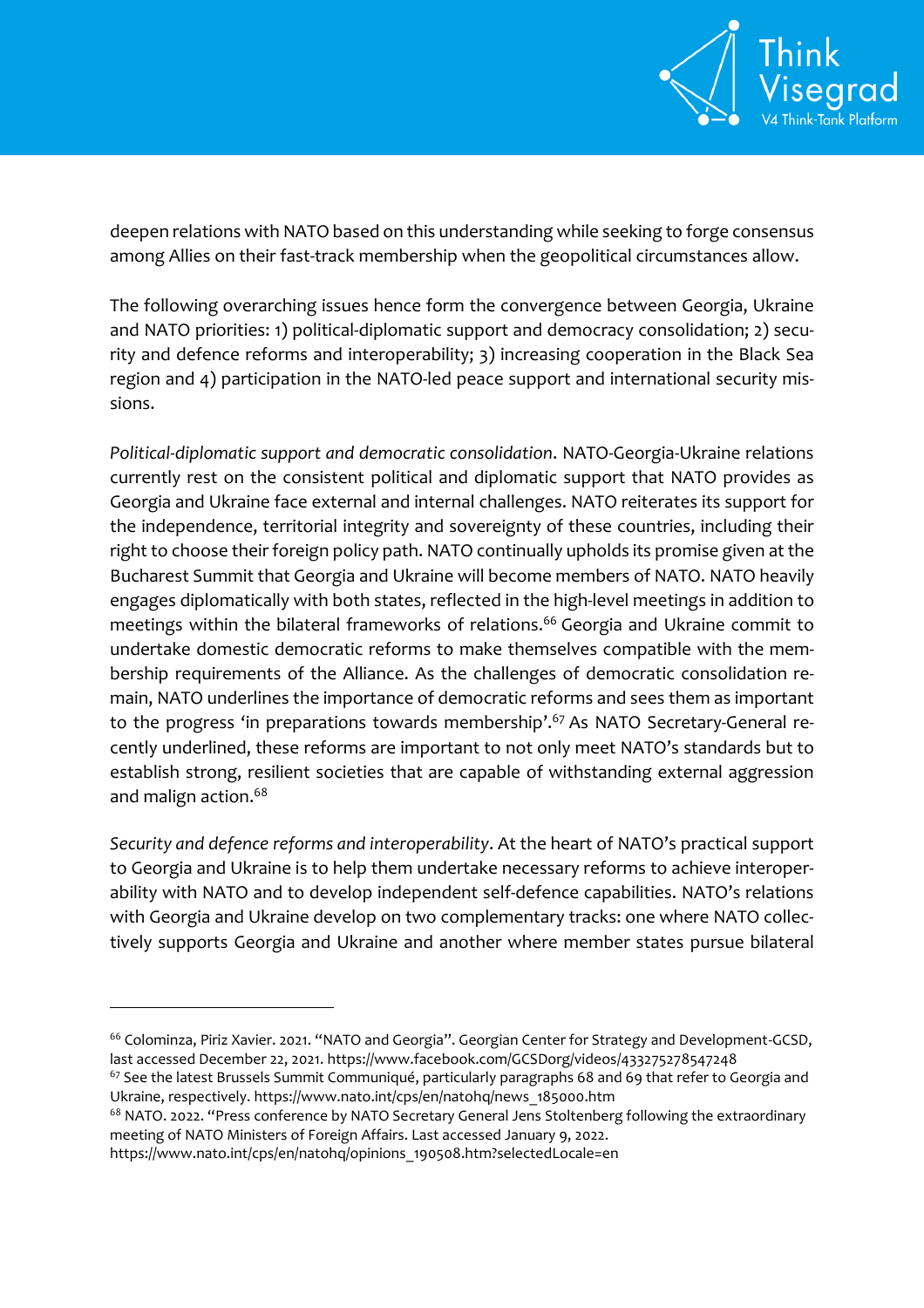

relations and support. On the NATO level, the Substantial NATO-Georgia Package and Comprehensive Assistance Package for Ukraine provide the key frameworks for practical support. The packages cover various issues where practical support is provided, including conducting joint military exercises, countering hybrid threats and forging resilience. On the bilateral level, Ukraine enjoys security assistance from individual member states such as the United States, United Kingdom, Lithuania and Latvia.<sup>69</sup> Both Ukraine and Georgia have signed the Charter on Strategic Partnership with the United States<sup>70</sup>, which offers another path that Georgia and Ukraine can pursue to bolster their security given the enlargement hesitancy within the Alliance.<sup>71</sup> Georgia is also the recipient of the US security assistance through programs such as Georgia Defence Readiness Program (completed in 2020) and the newly signed The Georgia Defence and Deterrence Enhancement Initiative (GDDEI); such programs aim at "enhancing deterrence and territorial defence capabilities, fostering interoperability with NATO, and enabling institutional reform and modernization through organizational change management." 72

*Increasing cooperation in the Black Sea region*. Since Russia's annexation of Crimea, the security environment in the Black Sea region has changed, forcing NATO to respond to Russia's growing capabilities by strengthening its presence in the region. At the Warsaw Summit in 2016, NATO allies agreed "to develop a tailored forward presence in the south-eastern part of Alliance territory on land, at sea and in the air".<sup>73</sup> This means maintaining a multinational brigade, deploying more ships and conducting more naval exercises and increasing situational awareness and enhancing readiness in terms of air defence. <sup>74</sup> Maritime cooperation extended to partner states such as Georgia and Ukraine, with more training and exercise for maritime forces and coast guards as well as port visits.<sup>75</sup> Georgia and Ukraine

<sup>&</sup>lt;sup>69</sup> Armyinform. 2021. "Міжнародна військова допомога Україні у 2021 році." ("International military assistance to Ukraine in 2021."). Last accessed January 9, 2021. [https://armyin-](https://armyinform.com.ua/2022/01/11/mizhnarodna-vijskova-dopomoga-ukrayini-u-2021-roczi/)

[form.com.ua/2022/01/11/mizhnarodna-vijskova-dopomoga-ukrayini-u-2021-roczi/](https://armyinform.com.ua/2022/01/11/mizhnarodna-vijskova-dopomoga-ukrayini-u-2021-roczi/)

<sup>70</sup> See Georgia-US Charter on Strategic Partnership here: [https://www.state.gov/united-states-georgia-char](https://www.state.gov/united-states-georgia-charter-on-strategic-partnership/)[ter-on-strategic-partnership/](https://www.state.gov/united-states-georgia-charter-on-strategic-partnership/) ; See Ukraine-US Charter on Strategic Partnership here:

<https://www.state.gov/u-s-ukraine-charter-on-strategic-partnership/>

<sup>71</sup> Kakachia, Kornely, Lebanidze, Bidzina and Dzebisashvili, Lasha. 2020. "Game of (open) Doors: NATO-Georgian Relations and Challenges for Sustainable Partnership." *Georgian Institute of Politics,* [https://gip.ge/pub](https://gip.ge/publication-post/game-of-open-doors-nato-georgian-relations-and-challenges-for-sustainable-partnership/)[lication-post/game-of-open-doors-nato-georgian-relations-and-challenges-for-sustainable-partnership/](https://gip.ge/publication-post/game-of-open-doors-nato-georgian-relations-and-challenges-for-sustainable-partnership/) <sup>72</sup> U.S. Embassy in Georgia. n.d. "FACT SHEET: Georgia Defence and Deterrence Enhancement Initiative." Last accessed December 24, 2021.

<sup>73</sup> NATO. 2022. "Boosting NATO's presence in the east and southeast". Last accessed, January 9, 2022 [https://www.nato.int/cps/en/natohq/topics\\_136388.htm](https://www.nato.int/cps/en/natohq/topics_136388.htm)

<sup>74</sup> ibid

<sup>75</sup> ibid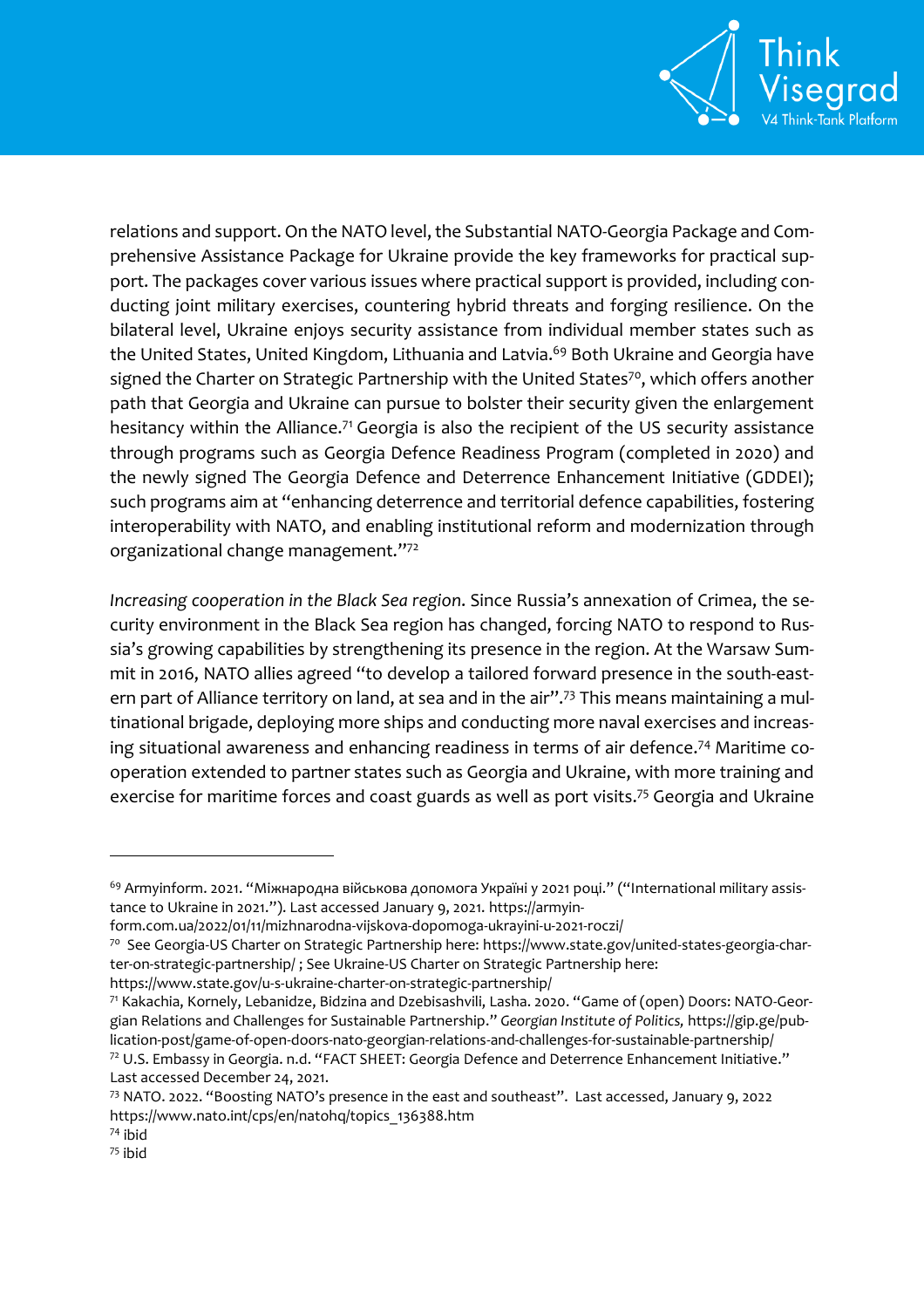

continuously stress the importance of their engagement in NATO's Black Sea security strategy as Russia's strong presence in the region affects their security.<sup>76</sup>

*Participation in the NATO-led peace support and international security missions*. NATO's international missions throughout the last decades relied heavily on contributions from both Allied and partner nations. Georgia and Ukraine have been part of the NATO-led international security missions which helped them achieve greater interoperability with NATO forces. Georgia in particular has punched above its weight and contributed to NATO's missions in Afghanistan as well as playing an important transit role in the US departure from Afghanistan in 2020.<sup>77</sup> Currently, Georgia and Ukraine support NATO's maritime situational awareness as part of the maritime operation Sea Guardian.<sup>78</sup> Georgia ponders the possibilities of participating in the so-called Article 5 operations such as tailored forward presence, while also offering itself as a regional transportation hub and seeing its place in the emerging security cooperation between NATO and the EU. <sup>79</sup>

The further advancement of even practical security cooperation between Georgia, Ukraine and NATO is, however, dependent on the geopolitical circumstances, setting certain limits on NATO's engagement with Georgia and Ukraine given Russia's positions.<sup>80</sup> The ongoing demands presented by Russia demonstrate the difficult position that NATO finds itself in: it has to provide political, defence and security support to Georgia and Ukraine to the extent that it does not lead to Russia's perception that its security interests are violated. Finding this balance is the greatest test for NATO's upcoming Strategic Concept and the overall security environment in today's Europe.

# **V4 and Georgia and Ukraine: The State of Relations**

The Visegrad 4 (V4) countries- Czech Republic, Hungary, Poland and Slovakia- initiated their regional cooperation in 1991, stressing common identity based on cultural and geopolitical proximity, shared historical experiences and shared democratization path forward amid

 $76$  See respective foreign policy strategies of both countries; Anonymous, author's interview, December, 2021

<sup>77</sup> Anonymous, author's interview, December, 2021

<sup>79</sup> Dolidze, Viktor. 2021. "NATO and Georgia". *Georgian Center for Strategy and Development-GCSD*, last accessed December 22, 2021.<https://www.facebook.com/GCSDorg/videos/433275278547248>

<sup>80</sup> Demko, Attila, author's interview, November, 2021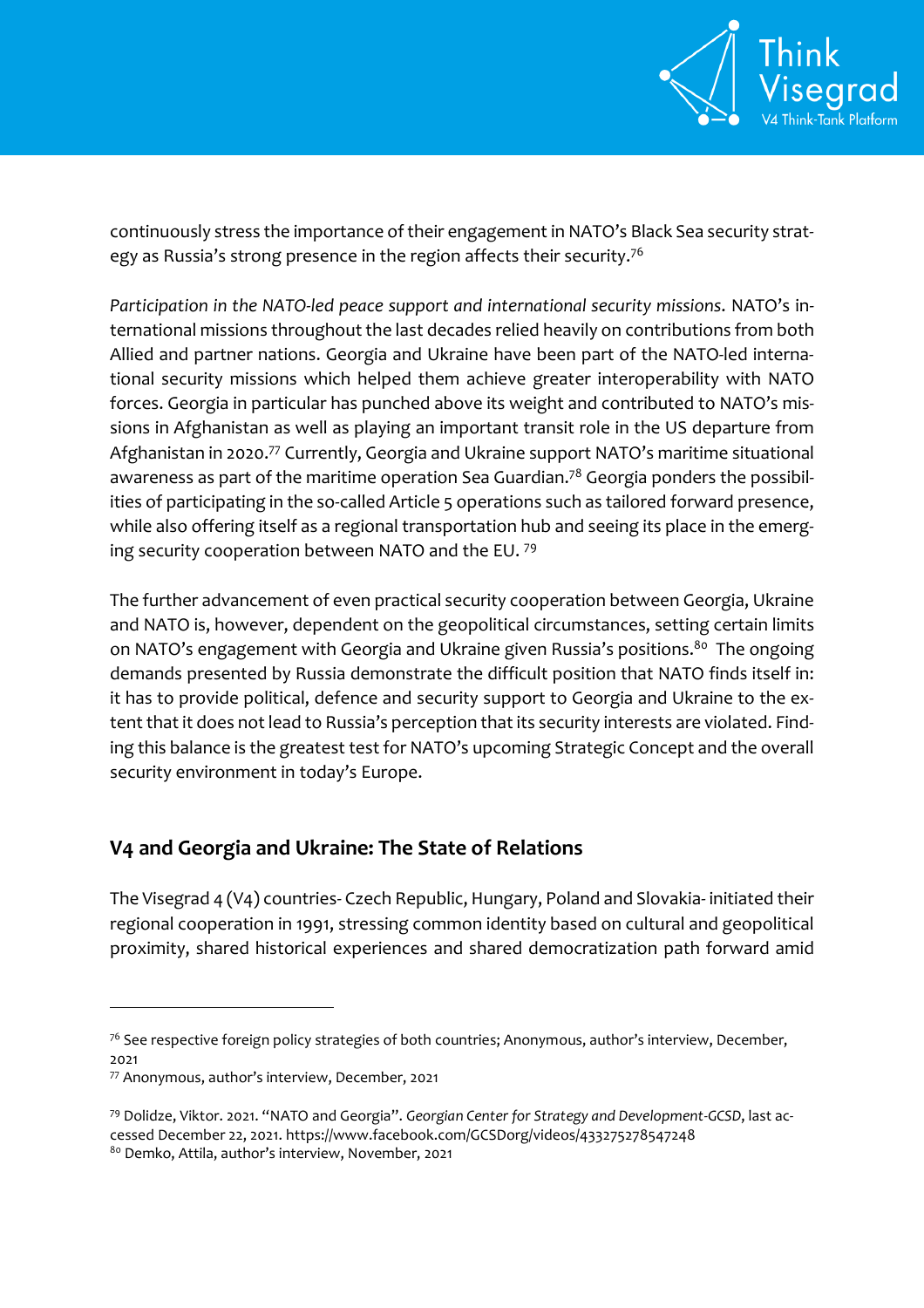

the collapse of the Soviet Union. $81$  The purpose of the group varied at different decades: before joining the EU and NATO, V4's shared interest was to become respectable partners for the EU and NATO member states; after they acceded to the organizations, V4 aimed at increasing their bargaining power vis-à-vis the bigger member states or external powers; 2008 financial crisis and new security problems pushed further in-group cooperation.  $^{82}$ 

The V4 platform "is consistently understood as complementary to European security organisations, neither aiming to pioneer a new framework nor replacing the existing platforms."<sup>83</sup> Following Brexit and the migration crisis, the V4 assertiveness within the EU has increased, with the pronouncement of their 'Atlanticist preference' within the field of security and defence. <sup>84</sup> V4 security and defence cooperation enhanced from the early 2010s focusing on three critical areas of practical cooperation: capability development, procurement and defence industry; the establishment of multinational units and running cross border activities, and education, training and exercises.<sup>85</sup> The V4 achieved practical progress with the formation of 'the V4 EU Battlegroups (BGs) at regular intervals, the establishment of the V4 Joint Logistics Support Group Headquarters (JLSG HQ), holding of frequent joint exercises and having a multinational NATO Capability Target in progress.<sup>86</sup> The new Long Term Vision pursues improvement on the targets identified in 2014 as well as developing cooperation with partners.<sup>87</sup>

In 2020, V4 countries committed to "continue to build flexible partnerships with countries outside of V4, including in NATO and the EU neighbourhood, when and where appropriate" to "foster mutually beneficial cooperation".<sup>88</sup> Support for the Eastern Partnership countries, which include Georgia and Ukraine, continue under the Hungarian V4 Presidency, including "the security consultations will continue between the V4 and Ukraine".<sup>89</sup>

<sup>81</sup> Kolmašová, Šárka. 2019. "Competing Norms and Strategic Visions: A Critical Appraisal of V4 Security Potential". *Europe-Asia Studies*, (2019): 1-24

<sup>82</sup> Ibid, p. 2-3

 $83$  ibid

<sup>84</sup> ibid

<sup>85</sup> VisegradGroup. 2014. "Long Term Vision of the Visegrad Countries on Deepening their Defence Cooperation." Last accessed December 27, 2021. https://www.visegradgroup.eu/download.php?docID=253 86 VisegradGroup. 2020. "Long Term Vision of the Visegrad Countries on the Defence Cooperation". Last accessed December 27, 2021. https://www.visegradgroup.eu/download.php?docID=454

 $87$  ibid

<sup>88</sup> VisegradGroup. 2020. "Long Term Vision of the Visegrad Countries on the Defence Cooperation". Last accessed December 27, 2021. https://www.visegradgroup.eu/download.php?docID=454

<sup>89</sup> Ministry of Foreign Affairs and Trade of Hungary. n.d. "Presidency Programme." Last accessed December 24, 2021[. https://v4.mfa.gov.hu/page/presidency-programme](https://v4.mfa.gov.hu/page/presidency-programme)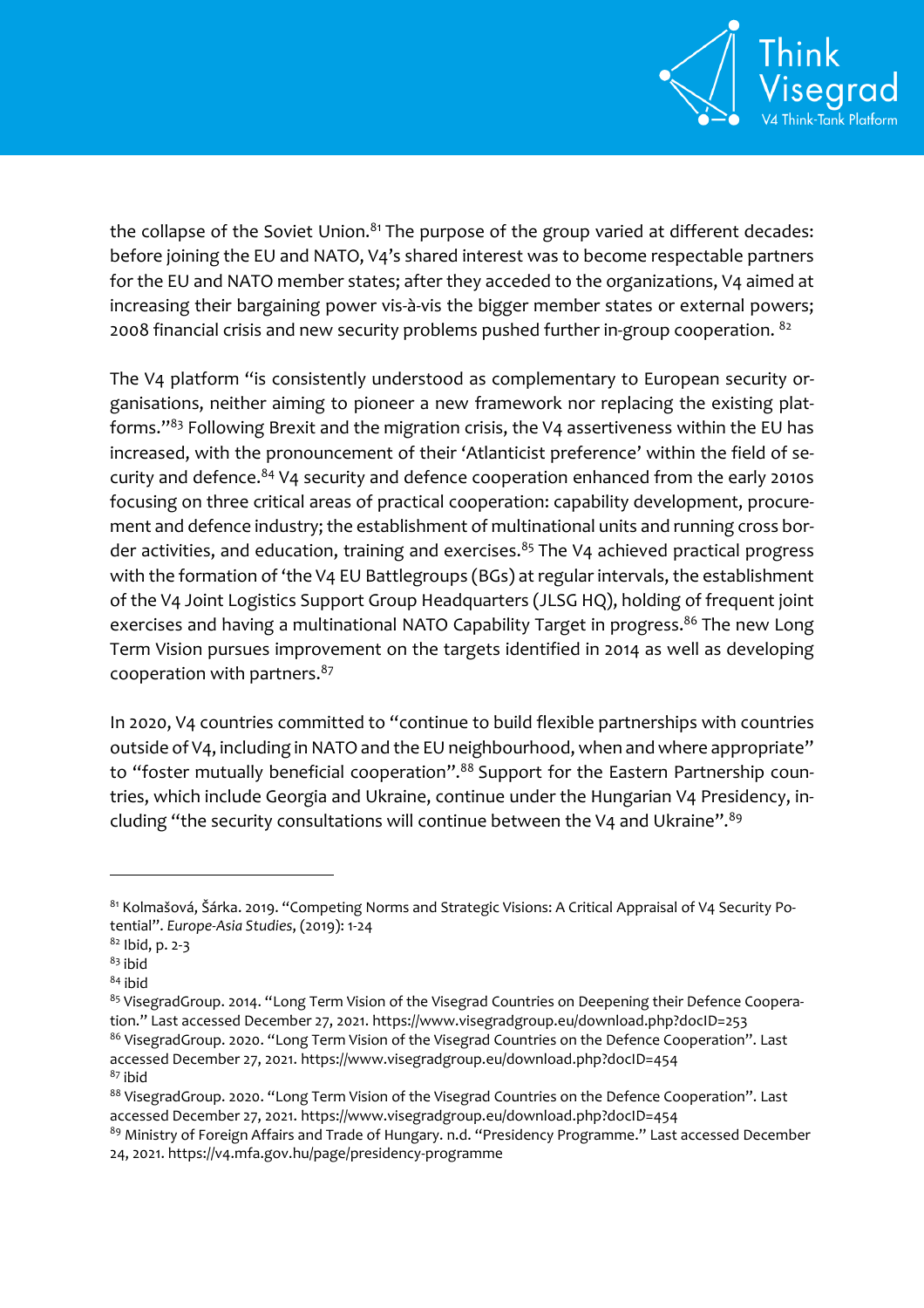

The V4 countries are generally supportive of the Ukraine and Georgia's European and Euro-Atlantic aspirations<sup>90</sup>; however, differences in their threat perception<sup>91</sup>, including vis-vis Russia, leave Poland most supportive of the two countries' ambitions to join the Alliance. Hungary in particular differentiates between Georgia and Ukraine; while Georgia enjoys stronger support on its path to NATO, the question of Hungarian minorities in Ukraine remains an important, yet resolvable, stumbling point in Hungary's support for Ukraine's NATO aspirations. <sup>92</sup>

That said, limited practical security and defence cooperation between V4 countries and Ukraine, in particular, has been ongoing over the years. The cooperation within the framework of NATO Trust Funds, military training and education, regular meetings of the military representatives of Ukraine and V4 states as well as the support of Ukrainian wounded soldiers are of notice.<sup>93</sup> Further areas of cooperation between V4 and Ukraine could include resilience, cyber security, air defence and intelligence.<sup>94</sup> Practical cooperation between V4 states as a group and Georgia is rather limited, although Georgia enjoys cooperation with individual V4 states in the defence and security sector, particularly in terms of study visits, experience sharing, and joint pieces of training and consultations on military-technical issues.

The current priorities of the Hungarian Presidency of the V4 do not envisage cooperation between V4, Georgia and Ukraine within the framework of NATO; it however supports the Eastern Partnership initiatives and plans various meetings between V4 and Eastern Partnership states.<sup>95</sup> Georgia's Foreign Policy Strategy limits its focus to the intensification of "trade-economic ties with Visegrad states" amid the close political cooperation.  $96$ Ukraine's Foreign Policy Strategy aims at strengthening cooperation with Visegrad states

<sup>90</sup> Ugrósdy, Márton, Baranyi, Tamás, Ilyash, György and Stepper, Péter. Author's interview, December, 2021 <sup>91</sup> Kolmašová, Šárka. 2019. "Competing Norms and Strategic Visions: A Critical Appraisal of V4 Security Potential". *Europe-Asia Studies*, (2019): 15

<sup>92</sup> Demko, Attila; Ugrósdy, Márton. Author's interview, November-December, 2021

<sup>93</sup> Shelest, Hanna. 2019. "Is There a Future for Security Cooperation between the Visegrad Four and Ukraine?". *Center for Euro-Atlantic Integration and Democracy*, [https://ceid.hu/future-security-cooperation](https://ceid.hu/future-security-cooperation-visegrad-four-ukraine/)[visegrad-four-ukraine/](https://ceid.hu/future-security-cooperation-visegrad-four-ukraine/)

<sup>94</sup> ibid

<sup>95</sup> Ministry of Foreign Affairs and Trade of Hungary. n.d. "Presidency Program." Last accessed December 24, 2021. [https://v4.mfa.gov.hu/page/presidency-programme,](https://v4.mfa.gov.hu/page/presidency-programme) p. 36

<sup>&</sup>lt;sup>96</sup> Ministry of Foreign Affairs of Georgia. n.d. "2019-2022 წლების საქართველოს საგარეო პოლიტიკის სტრატეგია." ("2019-2022 Foreign Policy Strategy of Georgia.") Last accessed December 24, 2021 [https://mfa.gov.ge/getattachment/MainNav/ForeignPolicy/ForeignPolicyStrategy/2019-2022-clebis-saqartve](https://mfa.gov.ge/getattachment/MainNav/ForeignPolicy/ForeignPolicyStrategy/2019-2022-clebis-saqartvelos-sagareo-politikis-strategia.pdf.aspx)[los-sagareo-politikis-strategia.pdf.aspx](https://mfa.gov.ge/getattachment/MainNav/ForeignPolicy/ForeignPolicyStrategy/2019-2022-clebis-saqartvelos-sagareo-politikis-strategia.pdf.aspx)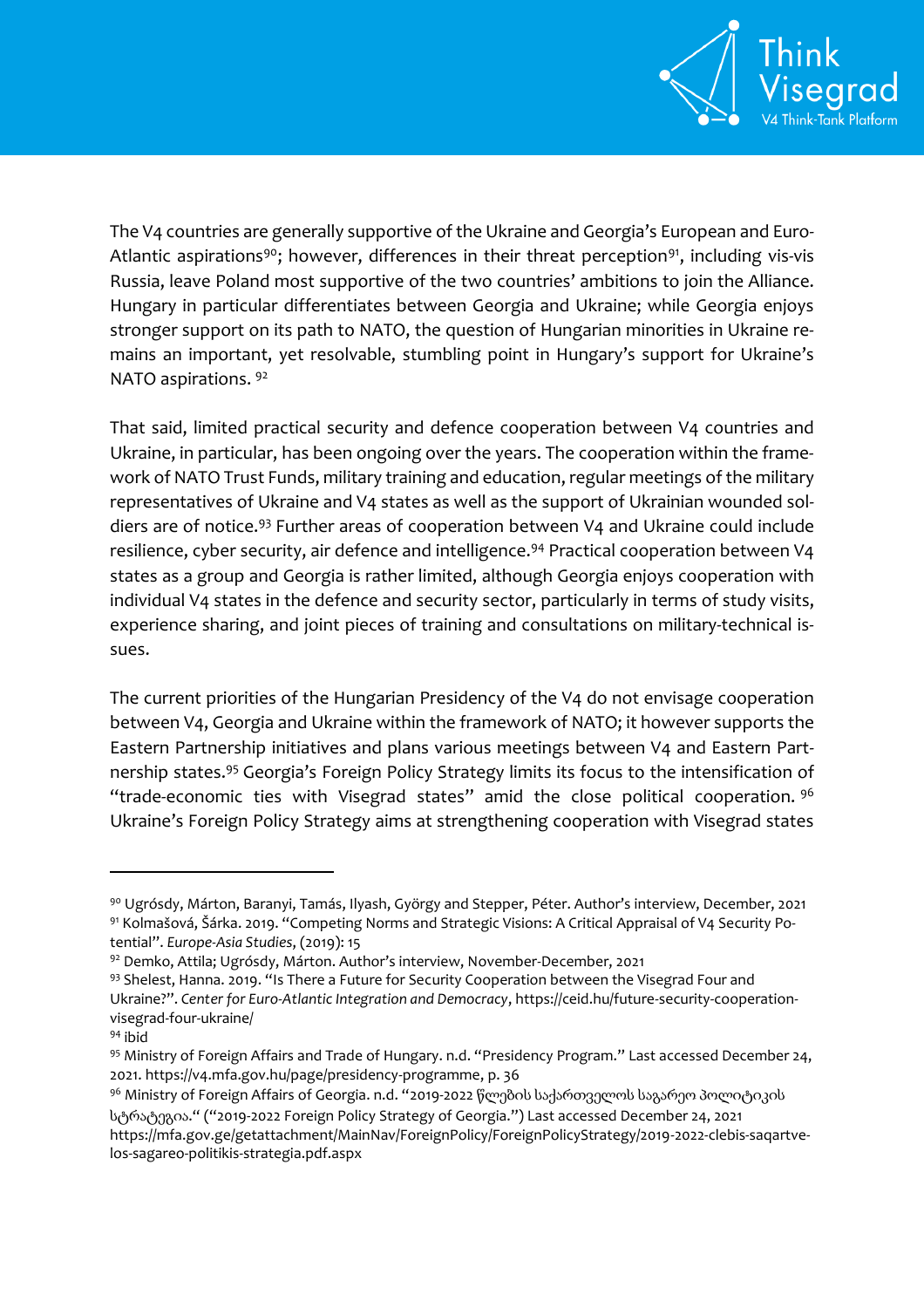

in terms of sharing their EU and NATO integration experiences, increasing defence capabilities in Central and Eastern Europe, resuming participation in the V4's EU Battle Group and the implementation of joint education and humanitarian projects.<sup>97</sup>

## **Conclusion and Policy Recommendations**

 $\overline{a}$ 

The changing strategic context, primarily reflected in the rise of China, a resurgence of Russia and the emergence of non-traditional security threats, as well as the various political challenges within the Alliance, led to NATO's redefinition of its role and purpose in the next decade. Russia's annexation of Crimea has been pivotal in terms of traditional security challenges faced by the Alliance, leading to an increased presence in the eastern and southeastern parts of the Alliance to ensure the balance of forces vis-à-vis Russia.

The 2030 agenda and the planned adoption of the new Strategic Concept at the next Summit in 2022 need to also deal with the question of Open Door Policy and the future of NATO's relations with aspirant countries. The question of Georgia and Ukraine's path to membership particularly stand out. While the two countries' bid to NATO membership is endorsed by the Alliance through summit decisions and continued discursive support, Russia's imposition of the red line on Georgia and Ukraine's NATO membership; their unresolved territorial conflicts with Russia; the pace of political and military reforms within Georgia and Ukraine and the lack of political consensus among Allies on letting Georgia and Ukraine in pose significant limitations to Georgia and Ukraine's ability to achieve substantial progress in their decades-long aspirations to join the Alliance.

Given the strategic limitations, NATO has pursued Everything-but-Article 5 approach vis-àvis Georgia and Ukraine since the Bucharest Summit decision in 2008 promising eventual membership to the two states. This approach rests on the expression of strong political support to the sovereignty and territorial integrity of Georgia and Ukraine as well as towards their right to choose their foreign policy path, and on the allocation of practical support to advance Georgia and Ukraine's political and defence reform and strengthen their self-defence capabilities.

Reflecting on the respective priorities of NATO and considering the new strategic context, Georgia and Ukraine's priorities to get the Membership Action Plan and eventually join the

<sup>97</sup> The Presidential Office of Ukraine. n.d. "Указ Президента України №448/2021 Про рішення Ради національної безпеки і оборони України від 30 липня 2021 року "Про Стратегію зовнішньополітичної діяльності України" ("Decree of the President of Ukraine №448/2021 On the decision of the National Security and Defence Council of Ukraine of July 30, 2021 "On the Strategy of Foreign Policy of Ukraine.") Last accessed December 24, 2021[. https://www.president.gov.ua/documents/4482021-40017](https://www.president.gov.ua/documents/4482021-40017)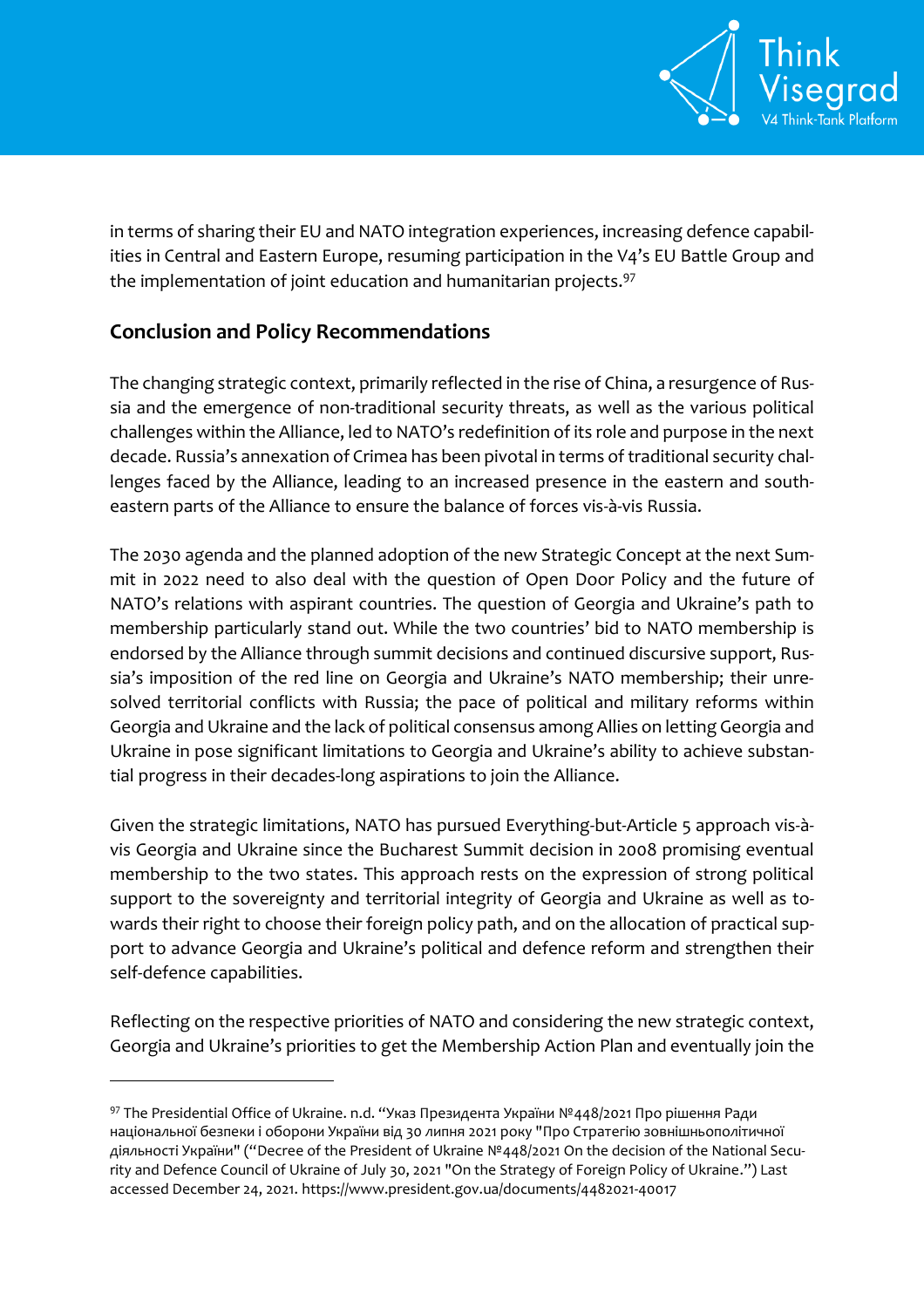

Alliance seem currently unrealizable. While Georgia and Ukraine should continue to pursue European and Euro-Atlantic integration as the best possible way of realization of their democratic aspirations and security interests, they should also make good use of NATO's existing political and practical support by consolidating their democracies, undertaking defence and security reforms, improving interoperability with NATO forces and forging resilient societies. While V4 states support Ukraine and Georgia's NATO aspirations, practical relations between the V4 as a group and Ukraine and Georgia remain limited, particularly so in relation to Georgia.

To further advance political and practical relations between NATO, Georgia and Ukraine,

## **NATO shall**

- continue adherence to the Open Door Policy of the Alliance and reiterate NATO's commitment to the Bucharest Summit decision vis-à-vis Georgia and Ukraine in the new Strategic Concept to be adopted in 2022;
- continue voicing strong political support to Georgia and Ukraine's independence, territorial integrity and sovereignty, and stress their inalienable right to choose their foreign policy path and security arrangements;
- continue providing practical support to Georgia and Ukraine, including encouraging further reforms in the defence and security sector to achieve interoperability with NATO standards; provide security assistance to Ukraine and Georgia with a view of developing their self-defence capabilities; continue joint military training with Georgia and Ukraine to that end;
- Continue providing practical support to Georgia and Ukraine to forge their state and societal resilience to better withstand the hybrid threats and disinformation that they face from the Russian Federation;
- Develop a stronger presence in the Black Sea region and enhance existing cooperation with Ukraine and Georgia, with the view of including them in the Article-5 operations.
- V4 states shall include furthering security and defence cooperation with Georgia and Ukraine in the priorities of the respective presidencies, and support Georgia and Ukraine's practical cooperation with NATO both individually and as a V4 platform.

#### **Georgia and Ukraine shall**

 pursue political reforms at home aimed at the consolidation of their democracies, particularly in terms of carrying out judicial and electoral reforms, strengthening the rule of law and ensuring accountability of the security services;